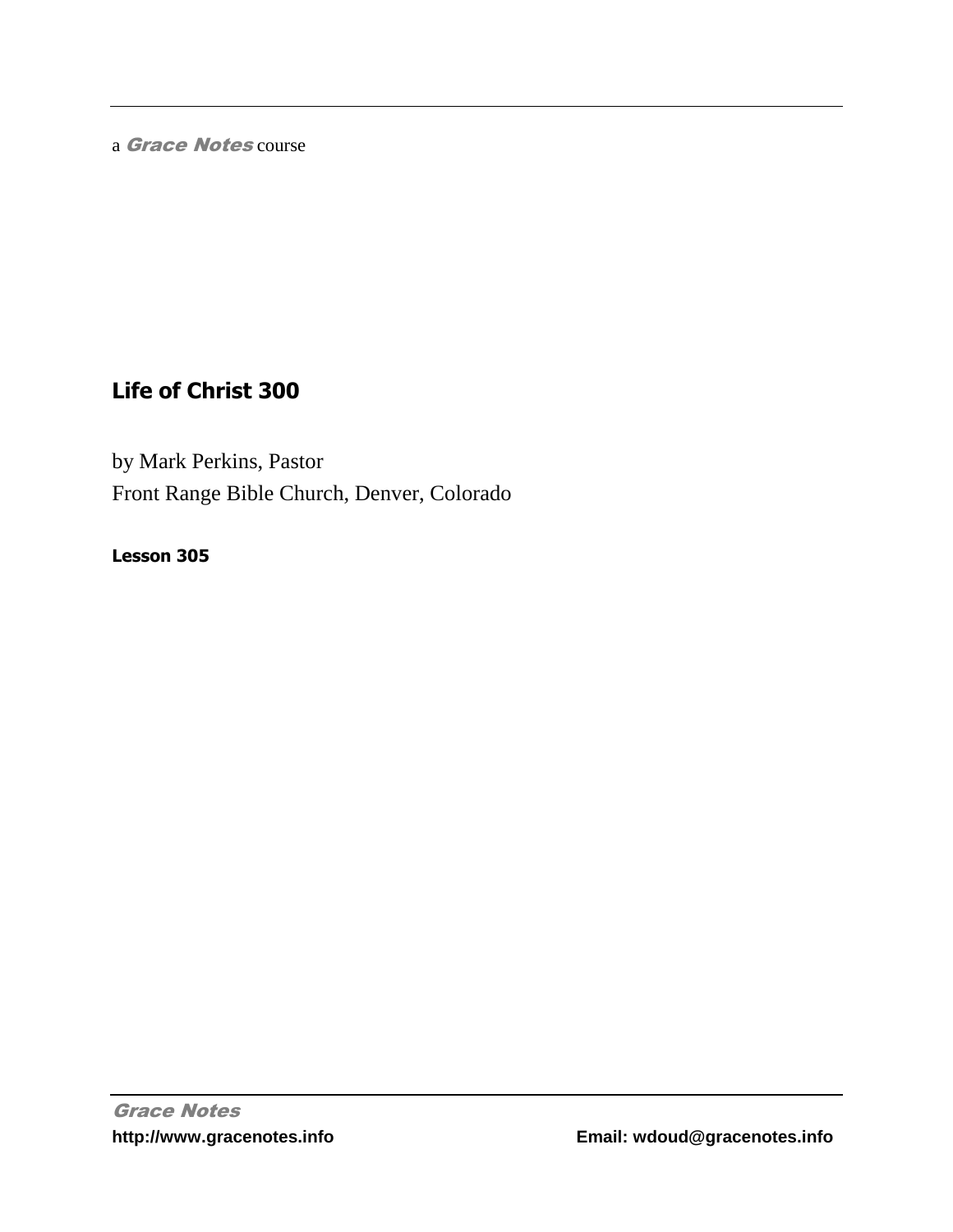## Life of Christ 305

### **Contents**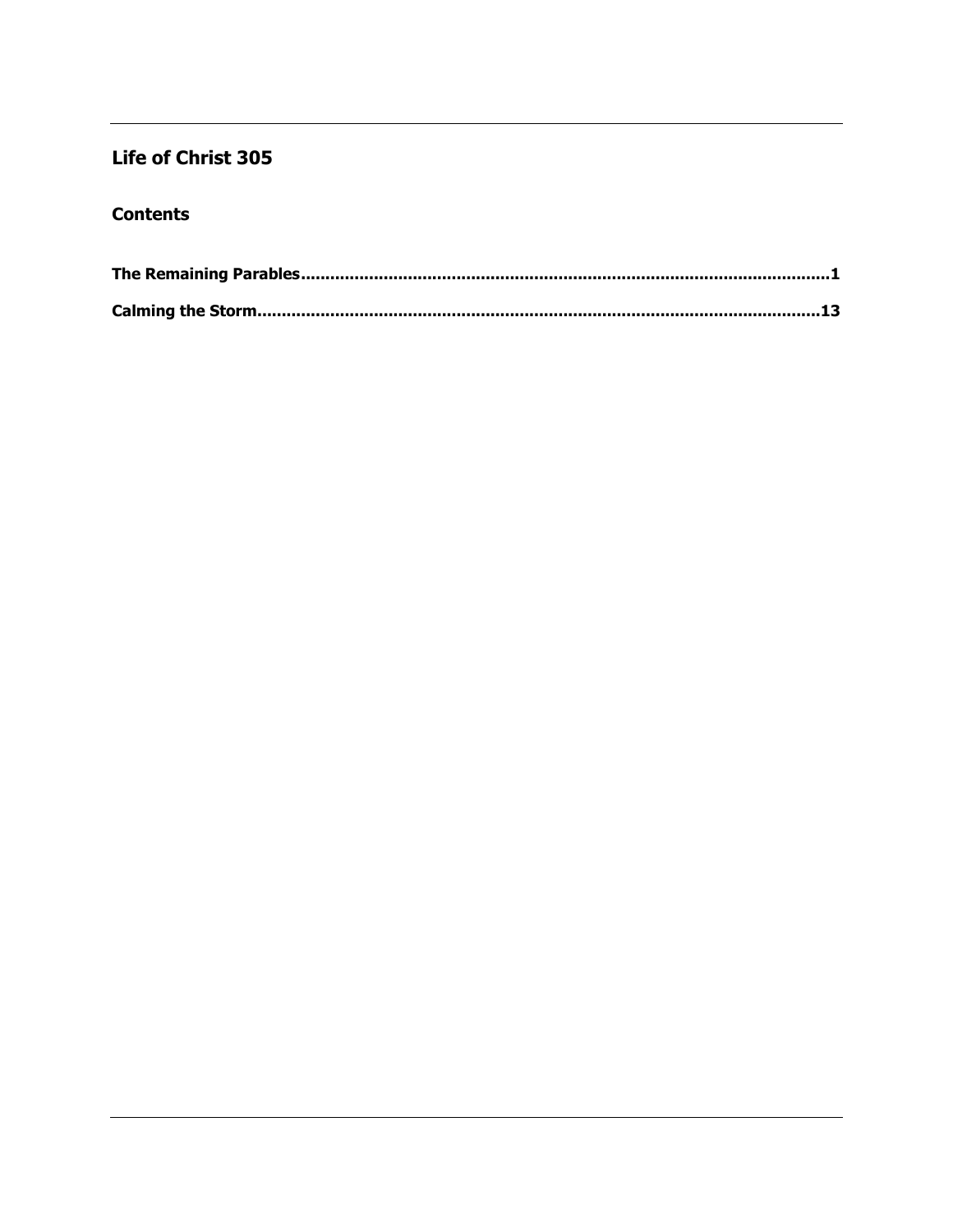#### <span id="page-2-0"></span>**The Remaining Parables**

Matthew 13:33-35, "(33) He spoke to them another parable: the kingdom of the heavens is like leaven, which a woman after taking hid it into three pecks of meal, until it was all leavened. (34) Jesus spoke all these things in parables to the crowds and apart from parables He spoke nothing to them, (35) so that what was spoken through the prophet might be fulfilled, saying, 'I will open My mouth in parables; I will utter things which have been hidden since the foundation of the world.'"

Mark 4:33-34, "(33) And He was speaking the word to them with many such parables as they were continuously able to hear. (34) But He was not speaking to them apart from the parable, but He was explaining everything privately to His own disciples."

Matthew 13:44-52, "(44) The kingdom of the heavens is like a treasure which has been hidden in the field, which a man after finding hid, and from his joy goes and sells all which he has, and buys that field. (45) Again, the kingdoms of the heavens is like a merchant man seeking fine pearls; (46) and after finding one pearl of great value, after going forth he has sold everything which he had, and he bought it. (47) Again the kingdom of the heavens is like a dragnet which after being cast into the sea and after gathering [fish] of every kind; (48) which after it has been filled, after being dragged up on the beach and after sitting down they gathered the good into a container, but the rotten they threw out. (49) So also it will be at the end of the age; the angels will come forth and take out the evil from the midst of the righteous (50) and cast them into the furnace of the fire; in that place there will be the weeping and the gnashing of the teeth. (51) Do you understand all these things?' They said to Him, 'Yes.' (52) But He said to them, 'For this reason every scribe after becoming a disciple in the kingdom of the heavens is like a man who is the head of a household, who casts out from his treasury new things and old things.'

An outline:

The parable of leaven.

Christ's strategy for the parables.

As many as the people could hear.

A full explanation to His disciples in private.

The fulfillment of a prophecy.

The parable of the hidden treasure.

The parable of the pearl of great value.

The parable of the dragnet.

The parable.

The explanation of the parable of the dragnet.

Christ's questioning of His disciples and their brief reply.

The last parable - the parable of the Scribe.

II. The exposition.

The parable of the leaven.

"He spoke to them another parable: the kingdom of the heavens is like leaven, which a woman after taking hid it into three pecks of meal, until it was all leavened"

The leaven is the point of comparison; not the woman or the meal. The leaven is hidden into three pecks of meal.

ALEUROU is the wheat flour, or meal used in making the bread of the ancient world.

The word peck comes from the Greek SATA, interestingly enough.

The word itself denotes a certain measure of grain equal to about 12 quarts of dry measure. It was a pretty fair amount of grain, if you consider 36 quarts dry measure of meal. This is more than a bushel in our U.S. units of measure.

But its similarity to SATAN cannot be missed. It would be ludicrous and irresponsible to say that the kingdom of the heavens is placed inside of Satan himself. There is nothing personal in this paranomasia, or play on words.

But listen: here is a picture of how the kingdom of God influences the devil's world.

The kingdom is the leaven, which operates through all believers with momentum, but is especially effective through mature believers.

When the word of God operates in the soul of a believer there is a strong dynamic toward affecting others.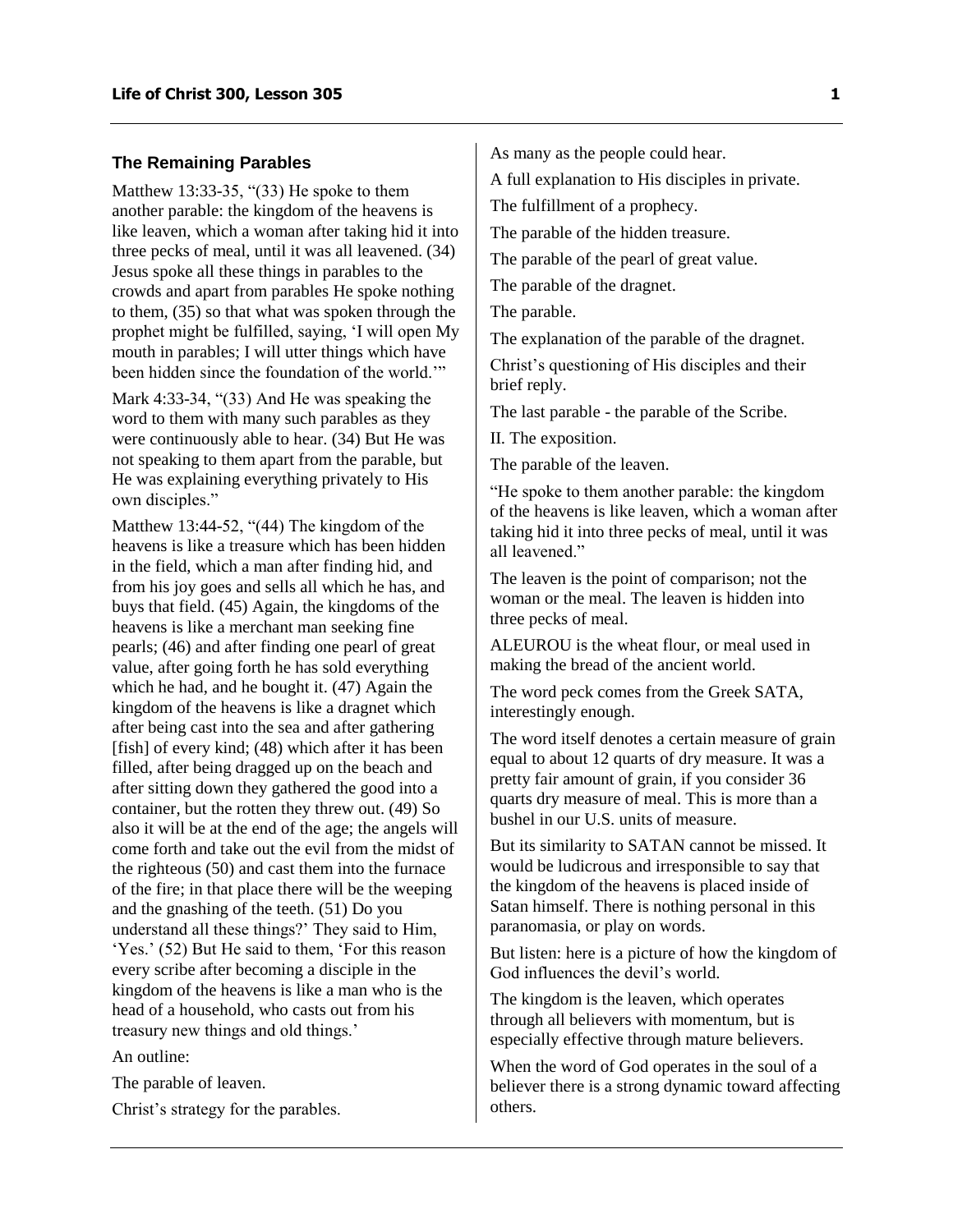As a growing and mature believer, you may have a profound affect on the world around you.

You may do so through your proficiency and integrity and courage in a job that could change the course of history.

(1) It could be in the area of technology; you may achieve a technological or perhaps a medical breakthrough that causes many lives to change for the better.

(2) It could be in the area of statesmanship; you may achieve diplomatic or legislative significance.

(3) It could be in the military realm. You do not have to be a high ranking officer or NCO to change the course of a battle or a war. God simply has to implement His perfect sense of timing for you as a soldier to change history.

You may do so by saying the right thing in the right way at the right time.

(1) You may be the cause of many becoming mature; you may be the cause of many who come to a belief in Jesus Christ.

(2) You may change the course of history because someone listened to your establishment viewpoint, and decided to stay the course with regard to marriage, family, and nation.

You may do so because God blesses you by association, and so your neighborhood, and your city, and your country might receive blessing because of your dogged determination to advance to spiritual maturity. Job 1:1-2:6 cf. 42:10-17.

(1) Those who love God the most cause magnificent blessing to distribute around them.

(2) Although few will realize it in the human realm, the angelic realm remains entirely informed concerning human affairs and human blessings.

God energizes change through the course of human events. He disciplines and blesses nations in the devil's world, but mainly through the existence and function of believers.

The blessings and disciplines are done through impersonal love, and designed to focus thought on the spiritual issues of a person's life.

The objective of divine intervention in human history and human lives is to change a life or

many lives by making people think about the spiritual issues of their lives.

But they must have influence from others in order to make the change. Someone must provide information so that the change is in fact available.

Christ's strategy for the parables. "And He was speaking the word to them with many such parables as they were able to hear, but He was explaining everything privately to His own disciples. So that what was spoken through the prophet might be fulfilled, saying, 'I will open My mouth in parables; I will utter things which have been hidden since the foundation of the world.'"

Mark employs the Greek phrase TOIAUTAIS PARABOLOAIS POLLAIS - many such parables.

Christ spoke many parables just like the ones we have been sampling. As a matter of fact, Matthew's gospel makes the record complete.

This is a great example of why more than one gospel writer was an excellent idea on the part of God the Holy Spirit.

Had it been up to Mark, the parables recorded after this point would not have been a part of the canon of Scripture.

Whereas Mark decided to keep the narrative moving, Matthew thought it best to provide a complete chronicle of the information.

Next is the phrase KATHOS EDUNANTO AKOUEIN - just as they were continuously able to hear. This too is an important concept in this phase of Christ's ministry.

The imperfect tense of DUNAMAI shows an ongoing action. Christ wanted them to take in as much as they were continuously able to hear.

This is a stepped up operational pace for the ministry of Christ, and it sets a standard for every ministry in history.

The operational pace of a ministry should have the same objective as here.

Since soul rehabilitation is of paramount importance, and inculcation toward the fullest love for God, and since the means of these great things is the intake and application of God's word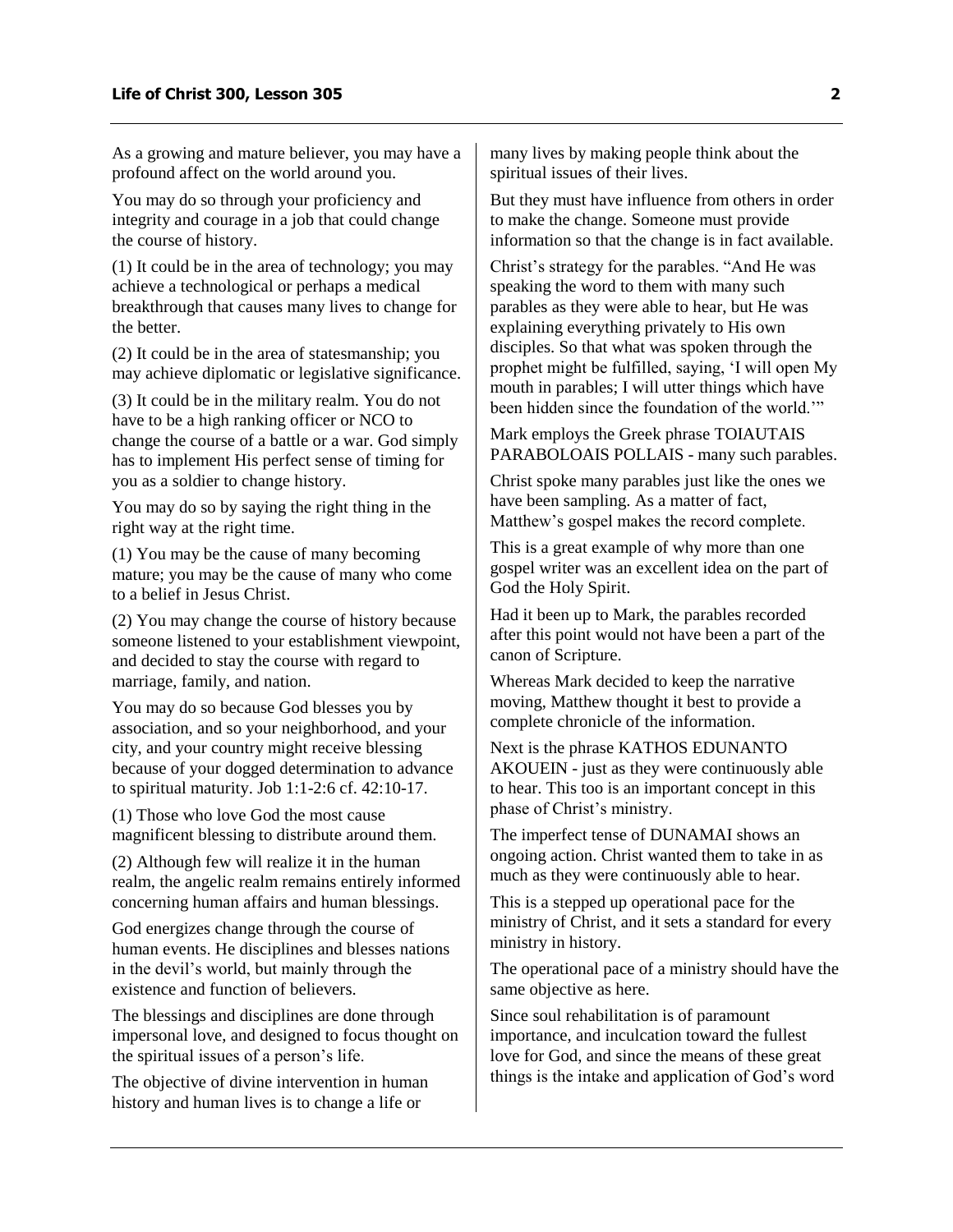- what is stopping any ministry from emulating this virtuous course?

To His disciples He explained the nature of these parables in private.

They were the ones with a heightened interest in the meaning of the parables. Remember, the crowd was fulfilling the prophesy of Isaiah about hearing and seeing and not understanding.

But His disciples had a deeper interest in the principles of the kingdom, and so they received the full explanation.

Until anyone from the crowd expressed a further interest, they would receive no further explanation.

Perhaps some of the crowd figured out the meanings of the parables for themselves. A parable may be deciphered without too much trouble...

Matthew is quick to point out that Christ's parabolic ministry is the fulfillment of a prophecy from Psalm 78:2: "So that what was spoken through the prophet might be fulfilled, saying, 'I will open My mouth in parables; I will utter things which have been hidden since the foundation of the world."

Matthew is often motivated to do this very thing, because he has a Jewish readership.

It is Matthew's objective to have his Jewish readers accept that Jesus was their Messiah.

By showing time and again that Old Testament prophecies were fulfilled in Christ, Matthew leads them effectively to that conclusion.

With these parables, Christ is revealing things which have been hidden since the foundation of the world.

The kingdom of God is Jesus Christ's direct rule over mankind; it is His millennial kingdom.

There are two policies for that kingdom:

(1) A spiritual code, which was unveiled in the beatitudes.

(2) An establishment code, which was unhidden in the remainder of the Sermon on the Mount.

Those policies were conceived by God the Father at the foundation of the world.

(1) Matthew employs the phrase APO KATABOLES KOSMOU in order to do this literally, 'from the foundation of the world.'

(2) KATABOLES is foundation, and it concentrates entirely upon the original creation of planet earth, some 4.5 billion years ago.

(3) God made this planet for the angels, Job 38:4- 11. Long before the advent of man, while God was making this planet for a superior race of creatures, God conceived the plan of the millennial kingdom of His Son.

(4) Long before the fall of Satan, and long before the fall of Adam in the Garden, God wanted His Son to rule this planet in glory.

(5) Although the millennial rule of Christ will serve as the perfect counterpoint to the chaos of Satan's tribulation, it would have brought glory to God's name even without the fall of creatures.

The original context of the 78th Psalm adds further light to our passage.

(1) The Psalm is about the guidance of God even to an unfaithful people. At 72 verses, it is one of the longest of the Psalms.

(2) "(1) Listen, O my people, to my instruction; incline your ears to the words of my mouth. I will open my mouth in a parable; I will utter dark sayings of old, (3) which we have heard and known, and our fathers have told us."

(3) But you can see there is a difference, because the Psalm seems to indicate that the information was well known to the people of Israel, while Matthews seems to say that it has lain hidden since the foundation of the world and only just then revealed in Christ.

(4) Verse five of the Psalm tells of the source of the information and thereby gives a clue: "For He established a testimony in Jacob and appointed a law in Israel, which He commanded our fathers that they should teach them to their children..."

(a) There are two beginnings to the revelation in this Psalm: the first is with Jacob, who became Israel. The second is with the Law, which came through Moses in 1400 BC

(b) These denote the beginning of a new dispensation - the dispensation of Israel.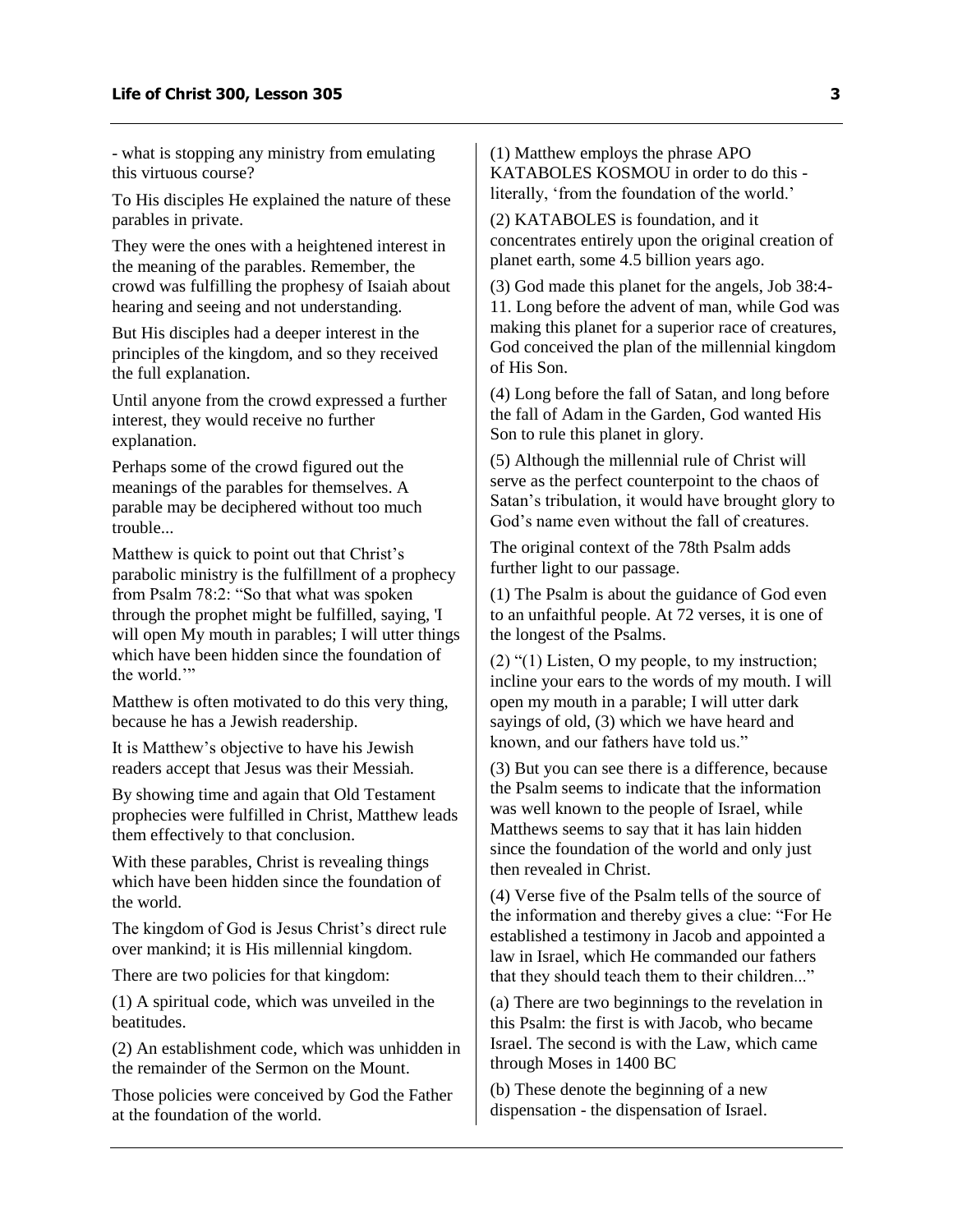(c) And here is what you should concentrate on: the information regarding the dispensation of Israel had lain hidden since the foundation of the world until it was revealed in Jacob and in the Law of Moses.

(d) For that reason, it was a parallel to the kingdom doctrines revealed by Jesus Christ.

(5) All dispensation information was conceived by God at the foundation of the world.

(a) It is only at the onset of that dispensation that the information is set forth to the world.

(b) So Matthew is saying that Christ is at the beginning of a brand new dispensation; that He is the Messiah, and that He has brought His kingdom.

The parable of the hidden treasure, Matthew 13:44, "The kingdom of the heavens is like a treasure which has been hidden in the field, which a man after finding hid, and from his joy goes and sells all which he has, and buys that field."

Some time ago, a treasure was hidden in a field. Someone comes and finds it, and before he can claim the treasure he must own the property. So he goes and sells all his possessions so that he might buy the field. You have heard this story many times with many different variations.

In Perry Eberhart's classic book, Treasure Tales of the Rockies there are more 125 tales of lost mines and treasures centered in the state of Colorado alone.

Some treasure tales are true, a very few are enough to produce hundreds and thousands of stories of lost treasure.

So here is this nervous, nervous man, who finds a treasure which has been hidden in a field. So he hides it again, and then buys the field. Then the treasure is legally his.

Well, now, the kingdom of the heavens is like that treasure.

It is so valuable that it is worth more than everything you have.

And as a matter of fact, many people do give up all they have in order to purchase the field that contains that treasure.

The value of the kingdom of the heavens is beyond all worldly wealth. Consider:

The wilderness temptation of Jesus Christ.

(1) The three temptations of Christ in the wilderness follow the three failures of Israel in their wilderness journey:

(a) They failed the manna test, which was a rejection of the logistical provision of God.

(b) They failed the golden calf test, which was an embracing of idolatry. As a result, Moses broke the tablets of the Law which God had given.

(c) They failed the test of Aaron's rod, which was a rejection of divinely appointed authority.

(2) Christ was tempted after this same pattern:

(a) He was tempted with regard to the stones and the bread: Luke 4:2-4, "And He ate absolutely nothing during those days; and at the concluding of them, He hungered. And the devil said to Him, 'If You are the Son of God, speak to this stone that it might become bread.' And Jesus answered him, 'It is written, 'Man shall not live on bread alone<sup>"</sup>

· At the end of forty days of eating absolutely nothing, our Lord was very hungry. It was the kind of hunger where all you can think about is food. At forty days without food, even the healthiest of human beings is at the extreme limit of endurance.

· The temptation itself is related to the principle of kenosis; Christ does not have the authority to do this thing apart from the power and timing of the Spirit.

· The devil knows that the Divine Power is available, but that its use would invalidate the purpose of the incarnation. Again and again Satan says this about the stones; this temptation lasted longer than just a moment.

· In the later temptation His Scriptural reply is abbreviated, as though He is at the very end of His endurance, or because it is not necessary to repeat the whole thing.

· This test relates to the logistical test of Israel:

- The Israelites had something to eat every day. Manna was the world's greatest health food. It was the same thing, but it was something.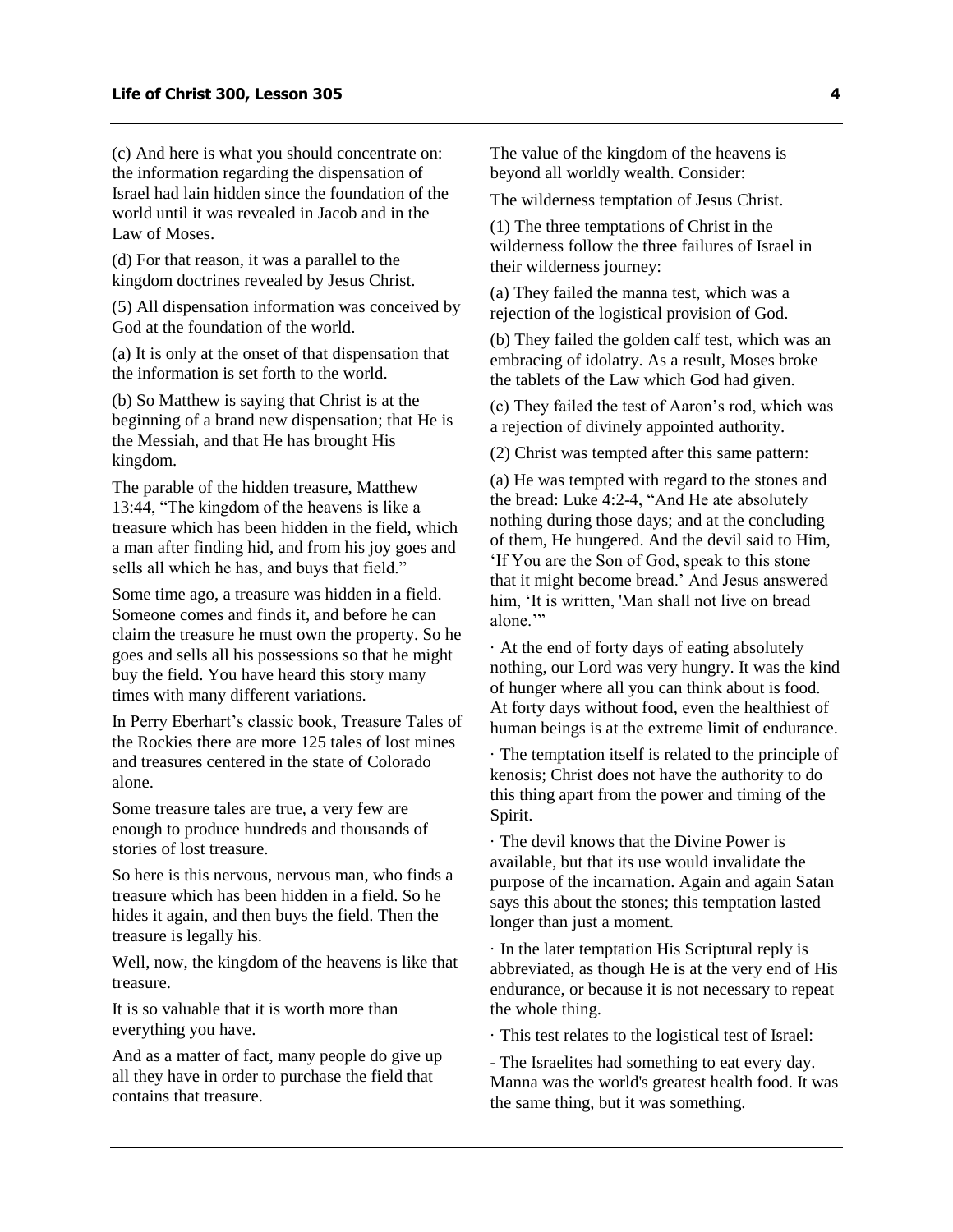- Christ had nothing to eat for forty days and forty nights. Therefore, His test was far greater than what they endured. He ate the same thing every day: Nothing.

- Placing the manna inside the ark of the covenant foreshadowed this test of our Lord. It commemorated Christ's victory in the desert, and it looked forward to the redemption of this failure at the cross, as represented by the mercy seat.

- The essence of the temptation had to do with the temptation to use His divine attributes or rely on what God provided His humanity.

- The very reason for the incarnation would have been undermined and destroyed had Christ given in here. The cross and the Christian way of life would have instantly become meaningless.

- Note that Christ quotes from Deuteronomy 8:3.

- The context of this verse is Moses' final exhortation to the children of Israel before their occupation of the promised land.

- All three of Christ's replies will come from this speech.

- These three things denote readiness for the blessings of the land of milk and honey:

- First, there is worship of the one true God and abstinence from idolatry. This is personal love for God.

- Second, there is humble acceptance of the circumstances of your life, good or bad, and acceptance of delegated human authority, good or bad.

- Third, there is a devotion to the word of Truth, and acceptance of God's logistical grace.

- This scripture was originally learned and inculcated by Christ, probably at a very young age.

- At this appropriate time, the Spirit recalled this passage into Christ's spiritual frame of reference, His human spirit. Christ instantly understood the issue.

- Now the issue remained: Would He apply what had been recalled? The answer is of course. He even quotes the passage directly to the devil.

- Deuteronomy 8:1-10, "All the commandments that I am commanding you today you shall be careful to do, that you may live and multiply, and go in and possess the land which the Lord sword to give to your forefathers. And you shall remember all the way which the Lord your God has led you in the wilderness these forty years, that He might humble you, testing you, to know what was in your heart, whether you would keep His commandments or not. And He humbled you and let you be hungry, and fed you with manna which you did not know, nor did your fathers know, that He might make you understand that man does not live on bread alone, but man lives by everything that proceeds out of the mouth of the Lord. Your clothing did not wear out on you, nor did your foot swell these forty years. Thus you are to know in your heart that the Lord your God was disciplining you just as a man disciplines his son. Therefore, you shall keep the commandments of the Lord your God, to walk in His ways and to fear Him. For the Lord your God is bringing you into a good land, a land of brooks of water, of fountains and springs, flowing forth in valleys and hills; a land of wheat and barley, of vines and fig trees and pomegranates, a land of olive oil and honey; a land where you shall eat food without scarcity, in which you shall not lack anything; a land whose stones are iron, and out of whose hills you can dig copper. When you have eaten and are satisfied, you shall bless the Lord your God for the good land which He has given you."

(b) Luke 4:5-8, "And he led Him up and showed Him all the kingdoms of the world in a moment of time. And the devil said to Him, 'I will give You all this domain and its glory; for it has been handed over to me, and I give it to whomever I wish. Therefore if You worship before me, it shall all be Yours.' And Jesus answered and said to him, 'It is written, 'You shall worship the Lord your God and serve Him only.'"

· There is only one instance of temptation here. The show occurred in one moment of time. Ahem, he did not want Christ to look too closely. Again the used car salesman analogy.

· Christ would be given delegated authority from Satan over all these kingdoms, along with the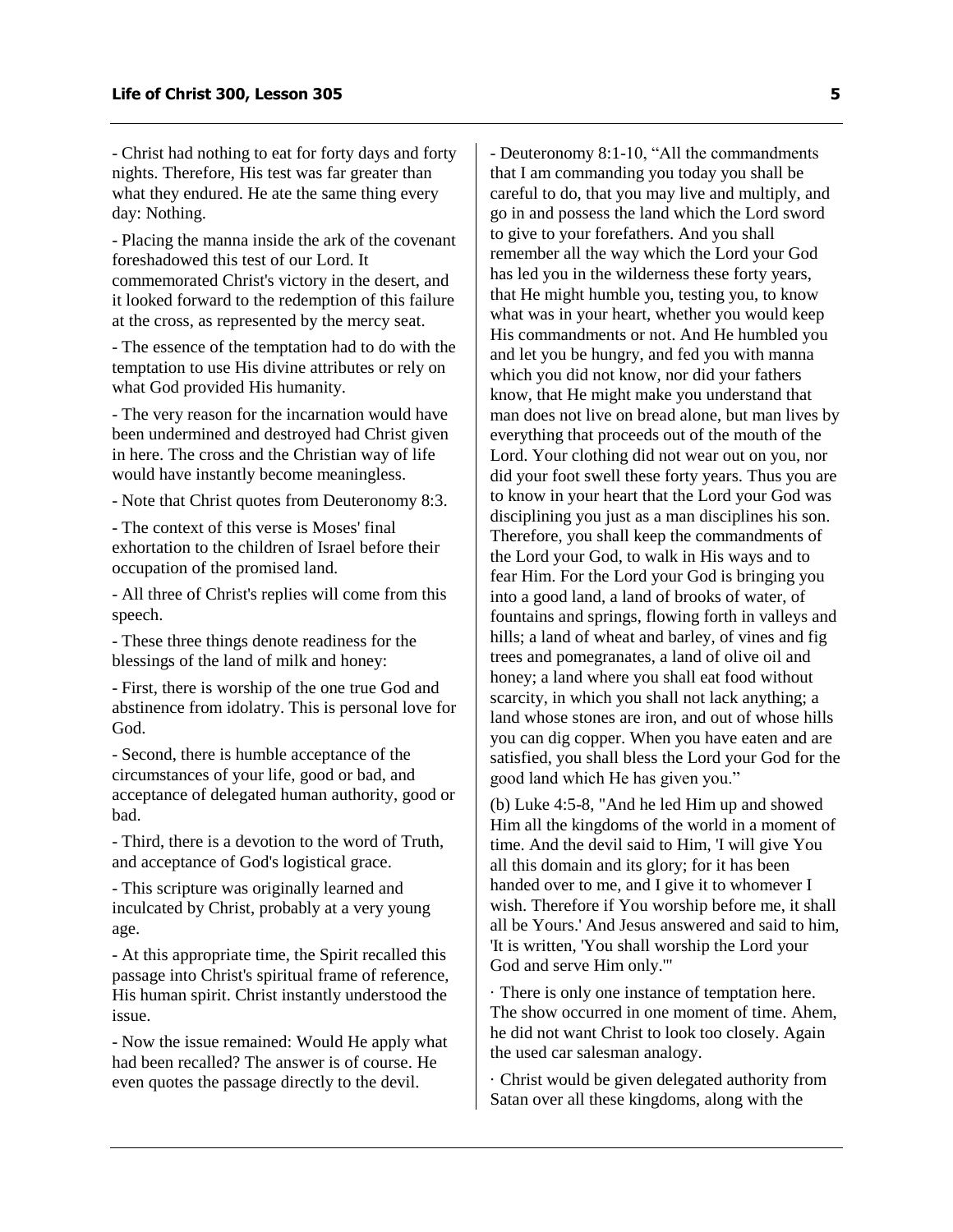glory of them. Let me point out that the glory of the devil's world is only a veneer.

· The enemy did not receive the kingdoms of the world because of meritorious service. He deceived Adam, and received the authority because of Adam's irresponsible sin.

· All of the kingdoms of the world would belong to Christ at the right time, and only when His chosen people would accept Him as the Messiah.

· This particular condition was not yet fulfilled, and in fact the early indicators were not looking good. In other words, this was attacking Christ at a potential weak spot. The greatness of the world made the temptation all the more agonizing.

· That Christ would continue in poverty for the rest of his life is a testimony to his fantastic resolve. Part of this test had to do with timing, and part of with idolatry. It harkens back to the failure of the golden calf.

· Christ's solution to this problem comes from Deuteronomy 6:13. Let's read that passage beginning in verse 10. "Then it shall come about when the Lord your God brings you into the land which He swore to your fathers, Abraham, Isaac, and Jacob, to give you great and splendid cities which you did not build, and houses full of all good things which you did not fill, and hewn cisterns which you did not dig, vineyards and olive trees which you did not plant, and you shall eat and be satisfied, then watch yourself, lest you forget the Lord who brought you from the land of Egypt, out of the house of slavery. You shall fear only the Lord your God; and you shall worship Him, and swear by His name. You shall not follow other gods, any of the gods of the peoples who surround you, for the Lord your God in the midst of you is a jealous God; otherwise the anger of the Lord your God will be kindled against you, and He will wipe you off the face of the earth."

- Note that the blessings of the Promised Land are neither earned nor deserved. Yet they are given freely by God.

- The offer from Satan is something similar, but infinitely less because of the object of worship. The satisfaction that comes from a relationship with God is so great as to add to one's appreciation and enjoyment of the attendant blessings. In the worship of idols, all the things turn to dust.

- Christ applies the perfect passage for this specific temptation, another great testimony to the work of the Spirit and the level of inculcation that Christ has reached.

(c) Luke 4:9-12, "And he led Him to Jerusalem and stood Him upon the pinnacle of the temple, and said to Him, 'If You are the Son of God, throw Yourself down from here; for it is written, bear You up, Lest You strike Your foot against a stone.' And Jesus answered and said to him, 'It is said, You shall not put the Lord your God to the test.'"

· Note that in this test the enemy is using Scripture against Christ. It is an oft-used ploy, and it seldom fails. This points out the necessity for a prepared pastor to prepare you.

· The enemy quotes Psalm 91 in the temptation. Verses 11 and 12 are quoted but taken out of context. The whole Psalm goes like this, "He who dwells in the shelter of the Most High will rest in the shadow of the Almighty. I will say of the Lord, 'He is my refuge and my fortress, my God, in whom I trust.' Surely he will save you from the fowler's snare and from the deadly pestilence. He will cover you with his feathers, and under his wings you will find refuge; his faithfulness will be your shield and rampart. You will not fear the terror of night, nor the arrow that flies by day, nor the pestilence that stalks in the darkness, nor the plague that destroys at midday. A thousand may fall at your side, ten thousand at your right hand, but it will not come near you. You will only observe with your eyes and see the punishment of the wicked. If you make the Most High your dwelling - even the Lord, who is my refuge - then no harm will befall you, no disaster will come near your tent. For he will command his angels concerning you to guard you in all your ways; they will lift you up in their hands, so that you will not strike your foot against a stone. You will tread upon the lion and the cobra; you will trample the great lion and the serpent. 'Because he loves me,' says the lord, 'I will rescue him; I will protect him, for he acknowledges my name. He will call upon me, and I will answer him; I will be with him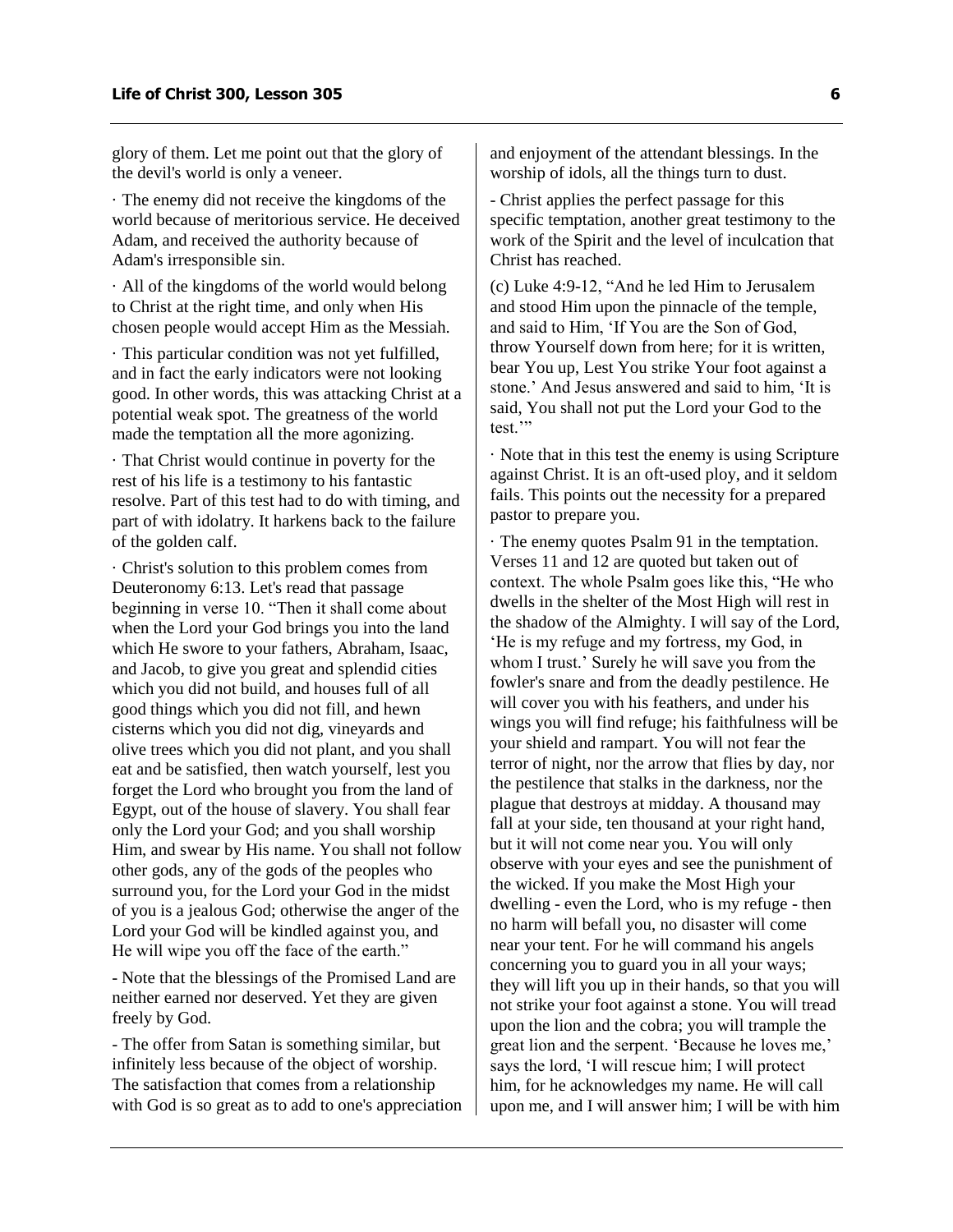in trouble, I will deliver him and honor him. With long life will I satisfy him and show him my salvation."

- This Psalm is about trust in God, and how God responds to those who love Him.

- Especially pertinent is the conditional clause of verse 9: "If you make the most high your dwelling" This means that the following verses depend on the fulfillment of this condition.

· Christ could not demand that God send his angels to cushion up his fall... that would be putting God to the test, as what happened in the wilderness at the waters of Meribah.

· This test appears to be about the establishment of Christ's earthly authority. A good miracle in front of thousands of temple worshippers including the most important men in Israel would well establish Christ's authority among the Jews.

· How soon they forget. Christ was only forty days before the object of the triple miracle of His baptism. The heavens split open; the voice of God spoke; the Spirit descended in the form of a dove. Yet this miracle, probably in front of those same leaders who were now below in the temple court, did not convince the people to follow Christ.

· The spiritual gift of miracles would establish Christ's authority at the proper time. This was not that time. The gift of miracles functions under the sovereignty of the Spirit so that He chooses the time the place and the miracle to be performed.

· The devil is trying to promote Christ before God could promote Him. The devil is attempting to foist onto Christ an Aaron's rod that budded scenario. He is attempting to do so by quoting Scripture that sounds right.

· Christ rightfully sorts this one out, and quotes Deuteronomy 6:16. The full passage through verse 19 goes like this: "Do not test the Lord your God as you did at Massah. Be sure to keep the commands of the Lord your God and the stipulations and decrees he has given you. Do what is right and good in the Lord's sight, so that it may go well with you and you may go in and take over the good land that the Lord promised on oath to your forefathers, thrusting out all your enemies before you as the Lord said."

- Again this is a quote from Moses final speech in preparation for the second generation to enter the promised land.

- This time it was done right by Christ. He passed the tests that Israel failed.

- In a completely appropriate way, the three items in the ark of the covenant represent both the failure of Israel and the triumph of Christ.

- Christ not only paid for our sins, but He also produced the righteousness which would be imputed to us at salvation.

- In producing that righteousness Christ established a way of solving problems which He would leave as a heritage for all church age believers.

(3) Christ's wilderness temptations are a reminder that He was offered logistics, prosperity, and success at the compromise of His integrity and relationship with God. This He could not do. But as a result of His faithfulness to God, there is reward.

(4) Philippians 2:5-11, "(5) Have this attitude in yourselves which was also in Christ Jesus, (6) who, although He existed in the form of God, did not regard equality with God a thing to be grasped, (7) but emptied Himself, taking the form of a bond-servant, and being made in the likeness of men. (8) Being found in appearance as a man, He humbled Himself by becoming obedient to the point of death, even death on a cross. (9) For this also, God highly exalted Him, and bestowed on Him the name which is above every name, (10) so that at the name of Jesus every knee will bow, of those who are in heaven and on earth and under the earth, (11) and that every tongue will confess that Jesus Christ is Lord, to the glory of God the Father"

 $(5)$  Hebrews 12:1-2, " $(1)$  Therefore, since we have so great a cloud of witnesses surrounding us, let us also lay aside every encumbrance and the sin which so easily entangles us, and let us run with endurance the race that is set before us, (2) fixing our eyes on Jesus, the author and perfecter of faith, who for the joy set before Him endured the cross, despising the shame, and has sat down at the right hand of the throne of God."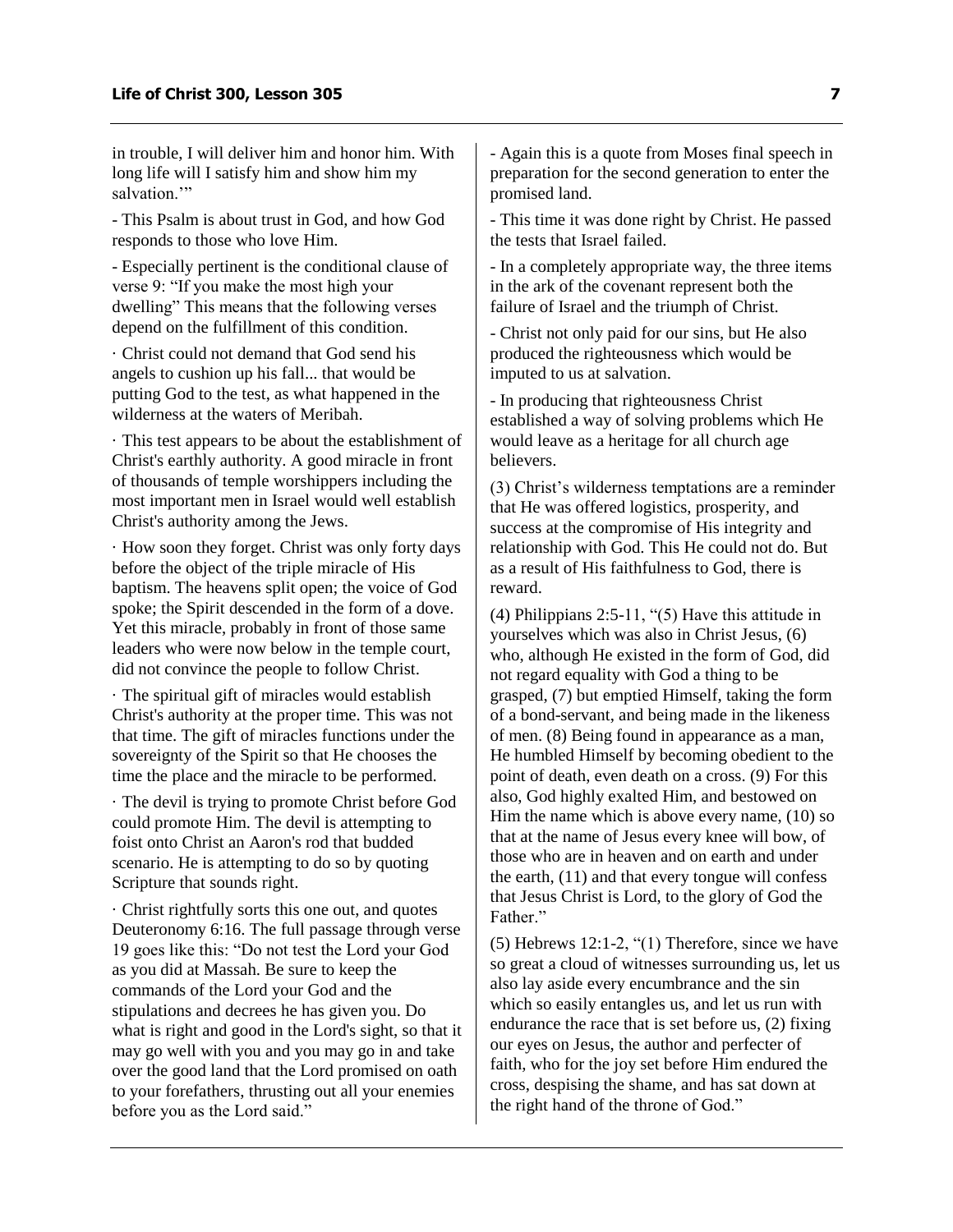Romans 8:18, "For I consider that the sufferings of this present time are not worthy to be compared with the glory that is to be revealed to us."

1 Peter 1:7, "in order that your testing of faith, much more valuable than gold (which being refined even through the testing of fire) might be found unto praise and glory and honor in the revelation of Jesus Christ;"

We can categorize the treasure of the kingdom of the heavens in the following way:

Blessings for time:

(1) Spiritual Blessings.

(a) Spiritual blessing means maximum spiritual function and awareness. Spiritual blessing means maximum use of the problem solving devices provided by God for spiritual adulthood.

(b) Your relationship with God is fantastic and is based upon a tremendous confidence that, while you have never seen God, you know Him and understand Him as He has revealed himself in Bible truth.

(c) You have a relationship with self that is honest and virtuous. This means that your ability to evaluate yourself is functioning at its maximum potential. This means that you are able to recognize your own limitations and adapt your life to them.

(d) You have maximum production in Christian service.

(e) Maximum function of your spiritual gift.

(f) You have a fantastic personal sense of destiny, and you are able to related the events of your life to the angelic conflict.

(g) Maximum virtue and God-centered vindication instead of self-righteousness.

(2) Worldly Blessings.

(a) Establishment prosperity includes the blessings of privacy and freedom; the enjoyment of both life and property; protection from crime, reprisal, violence, and vindictiveness from others; contentment under national disaster; and acceptance by one's own peers, whether they like you or not.

(b) Professional prosperity is maximum success or efficiency in a profession, whether law, medicine, engineering, science, military, teaching, law enforcement, athletics, art, music, literature, etc.

(c) Business prosperity, means success in business as an owner or an executive of a large corporation; or where pertinent, success as a salesman, administrator, laborer, etc.

(d) Social prosperity is the possession of loving, faithful, reliable, and stable friends, and maximum enjoyment of your relationships with them. It is the ability to handle all sorts of social situations. Your great happiness and enthusiasm for life is expressed both vocally and in silence with friends.

(e) Mental prosperity is the ability to concentrate; to organize both your thinking and your life; to synthesize, to analyze; mental courage; the function of wisdom in the exercise of the intellect; the development of common sense; and an excellent sense of humor. Mental prosperity includes freedom from the mental sins of fear, worry, and anxiety. The development of normality in life comes from thinking objectively. You will become more observant and aware of others, and therefore not do the things that hurt them. You will have a relaxed mental attitude and a true sense of humor.

(f) Cultural prosperity is maximum capacity for good entertainment; the enjoyment of the best in music, art, literature, drama, history, and whatever your hobbies, from gardening to astronomy.

(g) Health prosperity is given to some mature believers. But if you have violated too many principles of health already, you may not have good health, but you will have the ability to cope with your lack of good health. This prosperity means nervous energy and nervous stability, though not necessarily freedom from pain. You can be in good health and have pain.

(h) Romantic prosperity can mean a wonderful relationship with a member of the opposite sex. It means freedom from mental attitude and verbal sins, which are the areas that destroy romance much more than the obvious overt sins of unfaithfulness and adultery. Romantic prosperity is perpetuated under all circumstances of life.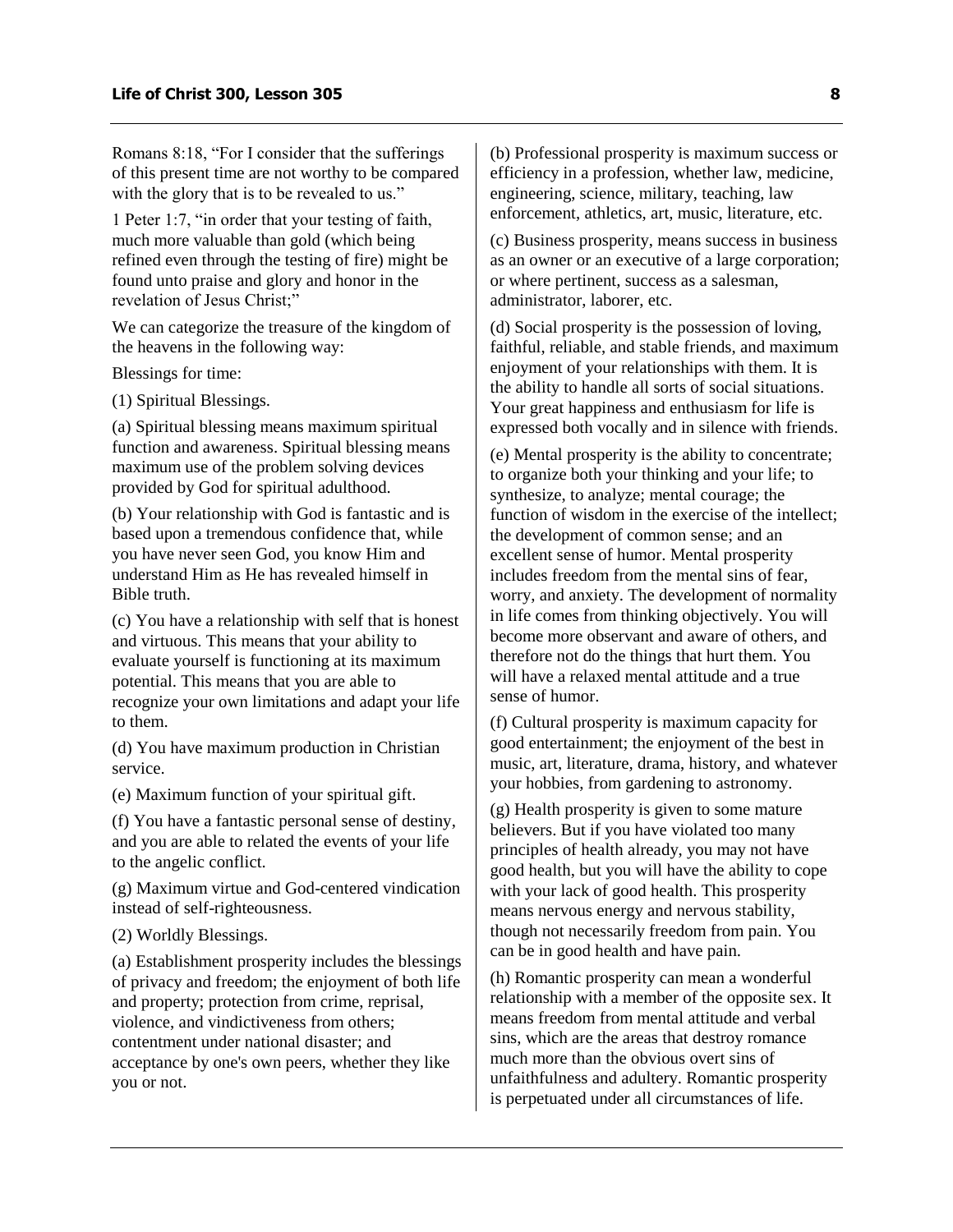(3) Blessing by association.

(a) The spiritual periphery refers to those associated with the mature believer in the local church, prayer meeting, prep school, mission board, or in some Christian service organization.

(b) The family periphery refers to those associated with the mature believer as husband, wife, father, mother, children, relatives, and even pets.

(c) The social periphery refers to friends associated with the mature believer.

(d) The geographical periphery refers to those associated with the mature believer in his neighborhood, city, county, state, or nation.

(e) The professional or business periphery refers to those associated with the mature believer in business, in schools, on athletic teams, medical clinics, law firms, law enforcement organizations, engineering firms, banks, corporations, symphony orchestras, and military organizations.

(f) There is blessing by association after death. This is called heritage blessing. Loved ones who are left behind receive the greatest insurance policy which is provided by association with the mature believer after his death. Blessing by association continues after the death of the mature believer; it extends to the next generation, and sometimes to the third generation.

(g) National Impact of the Invisible Hero. The overflow of wisdom from the person in spiritual maturity often lands in the national arena. God has a way of placing mature believers in some rather spectacular places.

· Joseph, Moses, and Daniel are three very good examples of mature believers having national impact.

· In each case, God placed them where they had a direct effect on the Pharaoh or king.

(h) International Impact of the Invisible Hero. While mature believers live in client nations, client nations in time of spiritual prosperity send out missionaries.

· Missionaries evangelize foreigners in their native lands, and set up churches from those gospelizing efforts. Those churches grow and produce mature believers, so that there is now an effective basis

for impact within that country. Because of the missionary, there has been international impact.

· But statesmen and military men and businessmen may all also have impact by interacting with foreigners. You may also have international impact by evangelizing a foreigner on your soil; when they return to their native land, they bring the gospel and the plan of God with them. This was the international impact of Solomon on the Queen of Sheba, and Philip on the Ethiopian Eunuch in Acts chapter eight.

(i) Angelic Impact of the Invisible Hero.

· By advancing to the witness stand in the angelic appeal trial, and giving an accurate testimony under demonic cross-examination, the mature believer has wonderful impact in the angelic realm.

· Angelic impact is the greatest category of blessing by association, and is fantastically rewarded in time and eternity.

Blessings for eternity.

(1) Many of the blessings for time may be transferred into eternity. When they are, they are greatly multiplied.

(2) The greatest blessing of eternity is the removal of the veil between the believer and God. 1 Corinthians 13:12, "For now we see in a mirror dimly, but then face to face; now I know in part, but then I will know fully just as I also have been fully known.

(3) And yet there are many more blessings that have to do with recognition: because you have been an invisible hero in this life, God makes you a visible hero in the next. Mature believers attain instant celebrity status in the eternal kingdom.

(a) As a result, they wear crowns and pure white garments; they have statues in the eternal temple and are presented to God by Jesus Christ in a special honors ceremony; they have special privileges to the paradise of God and the tree of life.

(b) And all of these things are eternal and never pass away. You have become a hero forever.

The parable of the pearl of great price, Matthew 13:45-46, " (45) Again, the kingdoms of the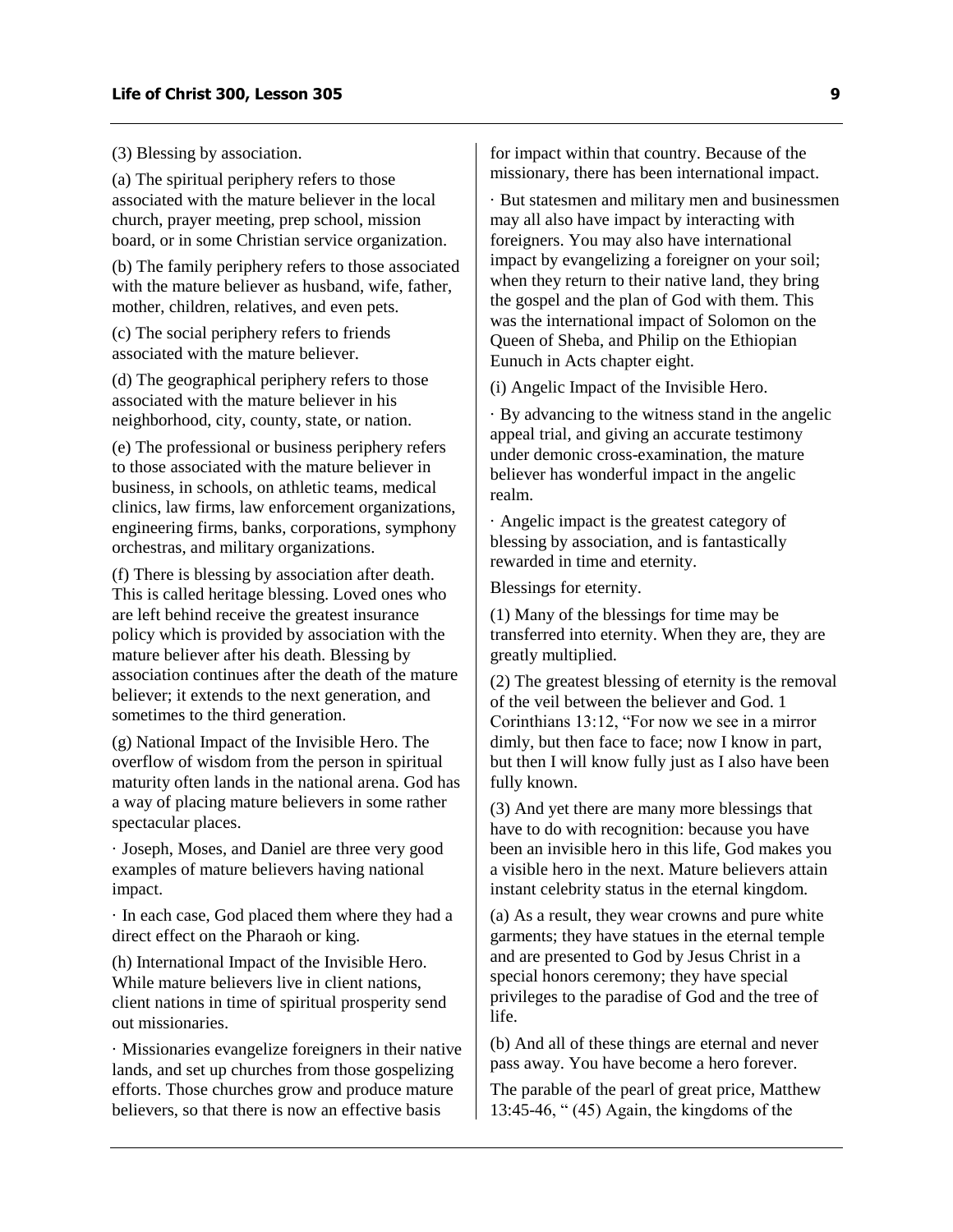heavens is like a merchant man seeking fine pearls; (46) and after finding one pearl of great value, after going forth he has sold everything which he had, and he bought it."

This one is remarkably like the last, but is included by Christ in the same speech for emphasis.

One particular note is that the merchant goes to the point of no return; he has sold everything which he had. The perfect tense of PIPRASKO clearly demonstrates that he has irrevocably sold everything of quality in his possession.

The relative pronoun of quality is HOSA. It shows that he has not sold all in his possession but everything of quality. In reality, he has had the ancient equivalent of a garage sale.

The key note of these two parables strikes the same: something valuable must be exchanged for the greater gain. Let's examine the potential sacrifices related to the spiritual life.

Time. It does take a daily investment of time to study the word and pray. Furthermore, it takes time to operate in Christian service.

Sin. Since the realm of sin is forbidden, all matters of sin must be surrendered. In essence you must give up the devil's system in your life.

The laws of Christian behavior.

(1) Christians are called upon to have a higher standard of behavior when they are around other people. Two categories of human beings are affected:

- (a) Unbelievers.
- (b) Weaker believers.

(2) As ambassadors, we represent the kingdom of heaven to other human beings, who are not in the plan of God, whether believers or unbelievers.

(3) So that no ill might be spoken against our home country, the kingdom of heaven, we are asked to give up certain things while in their presence.

(4) So that no one outside of the plan of God might use our behavior as an excuse to stay outside, we are asked to give up certain things while in their presence.

(5) Although nothing specific is mentioned, anything that is not a sin, and yet may be considered objectionable are to be surrendered. Naturally sin should be avoided.

Loss of esteem in the world's eyes. Being a Christian means enduring ridicule for your faith. Especially during times when Christians have stained their own reputations through degeneracy. In times like these, Christians must endure prejudice.

Lifestyle versus priorities. There are certain legitimate functions of lifestyle that can be distracting to the priorities of the Christian. There are hobbies and recreational pursuits that can distract; there are career paths that are actually destructive to spiritual growth.

Even geographical factors may cause a legitimate distraction.

But in exchange for this, we may pursue a Christlike life, and leave behind:

Guilt and regret with reference to sin.

Fear and worry from many causes.

The internalization of stress which leads to health and even mental health problems.

Anger and bitterness about your handicaps and difficulties in life.

Injustice, because of the guarantee of vindication which we have received from.

And in exchange for this we gain all of the rewards I have mentioned above. The relationship with God through Jesus Christ is a pearl of great price, but the price is much more than worth it.

The Parable of the Dragnet, Matthew 13:47-50, "(47) Again the kingdom of the heavens is like a dragnet which after being cast into the sea and after gathering [fish] of every kind; (48) which after it has been filled, after being dragged up on the beach and after sitting down they gathered the good into a container, but the rotten they threw out. (49) So also it will be at the end of the age; the angels will come forth and take out the evil from the midst of the righteous (50) and cast them into the furnace of the fire; in that place there will be the weeping and the gnashing of the teeth."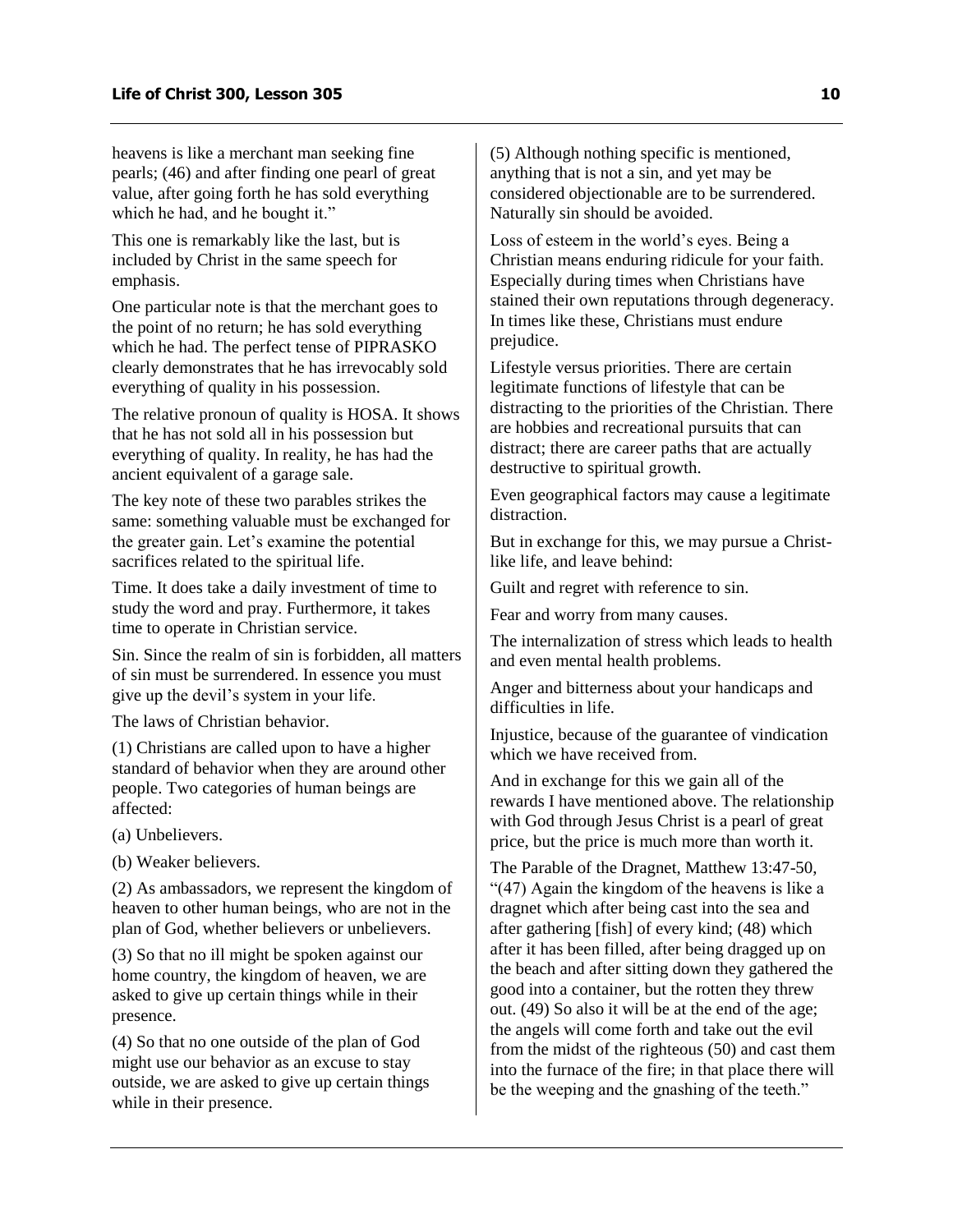Matthew's employment of the aorist participle gives maximum dramatic effect. All of these participles (casting, gathering, filling, dragging, sitting) lead up to the main verbs, which are gathering and throwing out.

Matthew is repeating what He remembers from Christ's layout of the parable. It is in reality Christ's dramatization. All of the aorist participles are the every day details of the fisherman's life. And remember the setting of these parables - Christ is standing in a boat and preaching to those on shore. This parable is therefore an excellent match to the scene and to the audience.

So the fishermen cast a dragnet on the sea and gather fish of every kind. The net is then full and dragged up on the beach. The fishermen sit down and gather the good fish into a container but the rotten they threw out.

This parable reiterates the truth of the parable of the weeds, the interpretation of which occurs in Matthew 13:36-43.

But here is a strong reminder that there is a judgment at the end of the age, and that we will be responsible for our decisions. This is the flip side to the idea of reward.

Yes, there is reward for those who love God; but here is a strong warning from our Lord - that the unbelievers of the age are cast into the furnace of fire.

This is the end of the millennial kingdom, where all the unbelievers of the millennium are gathered up and judged.

They are cast into the furnace of Fire, where there will be [forever] the weeping and gnashing of teeth.

But the righteous enter into eternal bliss with the Father; they will shine forth like the sun in the kingdom of the Father.

Imagine the elect angels doing this thing. They have endured the prehistoric angelic conflict and seen billions of years of degeneracy; they have also endured the thousands of years of the angelic appeal trial in human history. They have always stood for what was right, and they are by the side of God always.

(1) But there is significance here; the angels have to do this, and it is not done directly by God.

(2) At first thought it seems a grim and even terrible duty. But whenever God gives a responsibility it is so that His creatures can gain an appreciation for Him. The angelic creatures will at this moment gain a great lesson in divine responsibility for creatures.

(3) The elect angels will know many of these unbelievers by name and by reputation. Perhaps they participated in their lives in some direct manner. There is no pleasure in this duty; the casting away represents no failure on the part of God, but rather the end result of a lifetime of negative volition. But God is not willing that any should perish, and is not pleased with joy when they do.

(4) It pleases God to do His duty, even when that duty is terrible. Our execution of criminals under the principle of capital punishment is the closest that we human beings will ever come to this responsibility.

(5) This also connects the judgment of humanity with the angelic conflict, and points to the stark reality of that conflict.

The Final Parable, Matthew 13:51-52, "(51) Do you understand all these things?' They said to Him, 'Yes.' (52) But He said to them, 'For this reason every scribe after becoming a disciple in the kingdom of the heavens is like a man who is the head of a household, who casts out from his treasury new things and old things.'"

Christ is very earnest to make His disciples understand these things, and in verse 51 He double checks their understanding.

He requires honesty about their spiritual growth, so that He can assess whether He needs to communicate more information on the subject of the Kingdom of Heaven.

The disciples evaluate themselves and all say that they know the information.

But their reply is so laconic that it seems a little suspicious. They use the one word answer NAI - Yes.' Like a teenager's one word answer, this could mean trouble. They understand, but they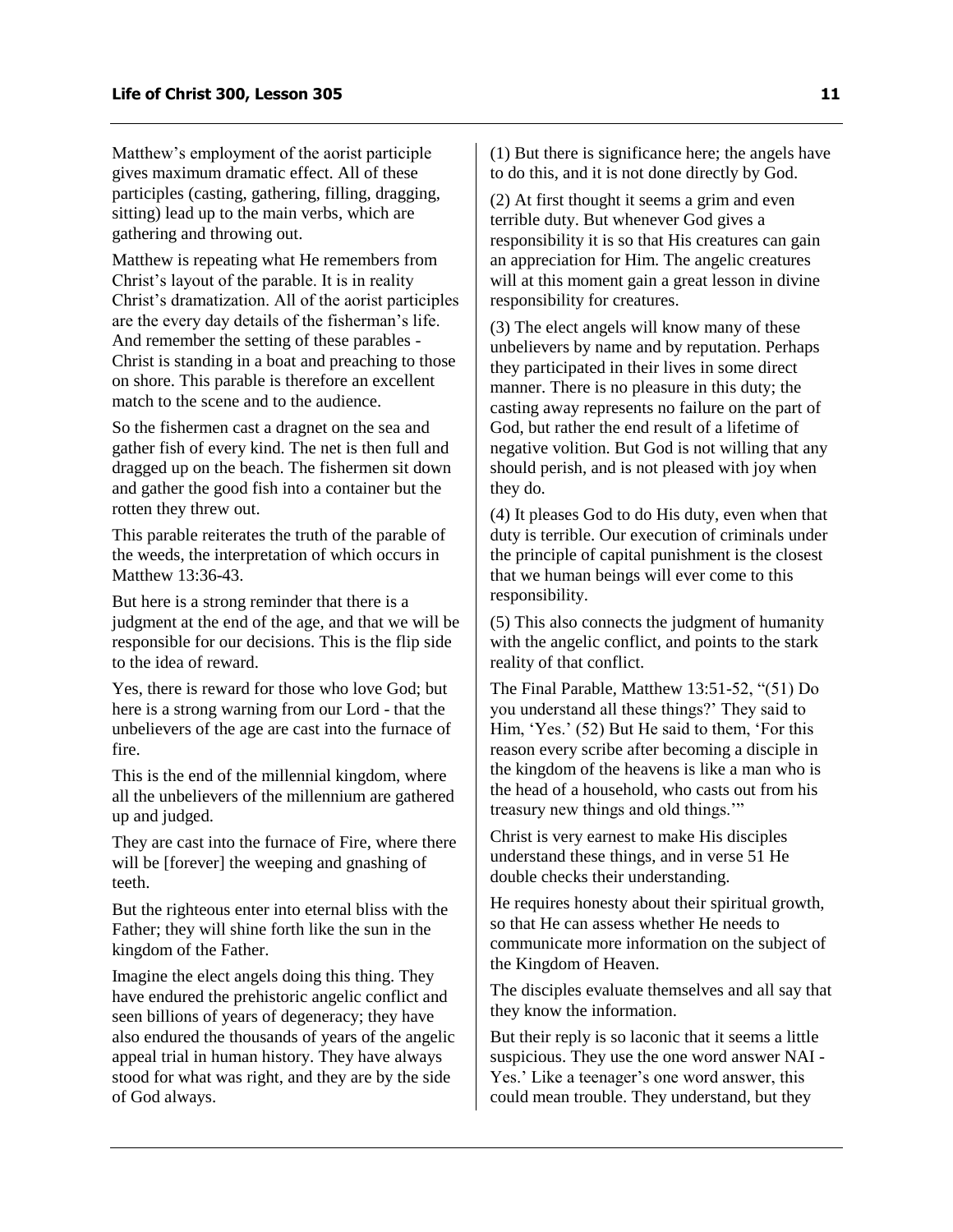have no great impulse to discuss the information. Hmmm.

Strengthening this suspicion is Matthew's employment of the adversative conjunction DE. Since this immediately follows the disciples' answer, it seems that Christ is aiming this last parable at them and specifically their too quick and too short reply.

This parable concentrates on the Scribes; perhaps there were a few present in the small circle who listened to these parables.

A scribe who becomes a disciples is like the head of a household, an OIKODESPOTE. This head of the household is an ANTHROPOS, in contrast with Matthew 13:27, where the head of the household is the Son of Man, Jesus Christ (as interpreted in verse 37).

The OIKODESPOTE is the owner and ruler of the house. Although we have developed a negative way of thinking about a despot, that is not necessarily included in the original.

The owner of the house goes through his treasury, and casts out new things and old things. He is getting rid of everything. Perhaps if you supplant the word 'basement' or perhaps 'attic' for the word treasury, you will have a better picture of the idea.

10. The home owner just wants the attic or basement or storage area clean. This is human nature; suddenly it does not matter whether the thing in there is new or old; it MUST go! Even new things of value are tossed out for the sake of cleanliness.

11. Well now this picture describes the repentant scribe just right, and indeed any repentant person coming from a legalistic background.

12. In cleaning the attic of their soul, they are prone to discard the valuable things of old. Think of a moral scribe who casts out his morality as a part of the house cleaning of repentance; think of an expert in the Law of Moses who tosses out his knowledge of the Scriptures. Of course there are many valuable pieces of knowledge that the Scribe could safely retain as parts of his every day spiritual life.

13. The Scribe would need to switch his motivation, and make a few rearrangements with regard to doctrine; he would need to revitalize his spiritual walk so that he communicated to God much more often. But throw everything out? Not necessary; even foolhardy.

14. The Gentile, the one who is locked into the lascivious lawlessness side of the spiritual realm and who has little or no prior knowledge of God, this one must throw out much more.

15. Now how is this parable the response to Christ's disciples too quick reply to His question?

They have responded too quickly, perhaps, for His taste, and He is unsure of the honesty of their statement.

He is obviously looking at some former Scribes and legalists as He makes this statement.

And this reply is like saying, "You think you know everything but you don't."

The former Scribes in this audience are prone to have thrown all their knowledge out of the attic of their brains. Therefore if they say they have understood anything, it is a danger that they have understood nothing. Christ wants them to think again.

III. A Summary of the Parables and Their Meaning.

The parable of the seeds. "An evangelist goes out to evangelize. Sometimes the gospel goes to those who are not interested, and refuse to perceive the information beyond the point of polite listening, if that. Soon they have forgotten they ever heard it, and refuse to listen any more. Sometimes the gospel goes to someone who immediately receives it with joy, but refuses to grow; persecution comes on account of their faith, and God allows the persecution because they have had a fair amount of time in which to prepare for it. Their persecution destroys their faith, and they are Christians who turn out to have no effect on the world. Sometimes the gospel goes to those who receive it and even grow in the initial phase of their walk with God. But later they become distracted by the many cares of this world, and so they fall away from their relationship with God. And then there are those few who take their faith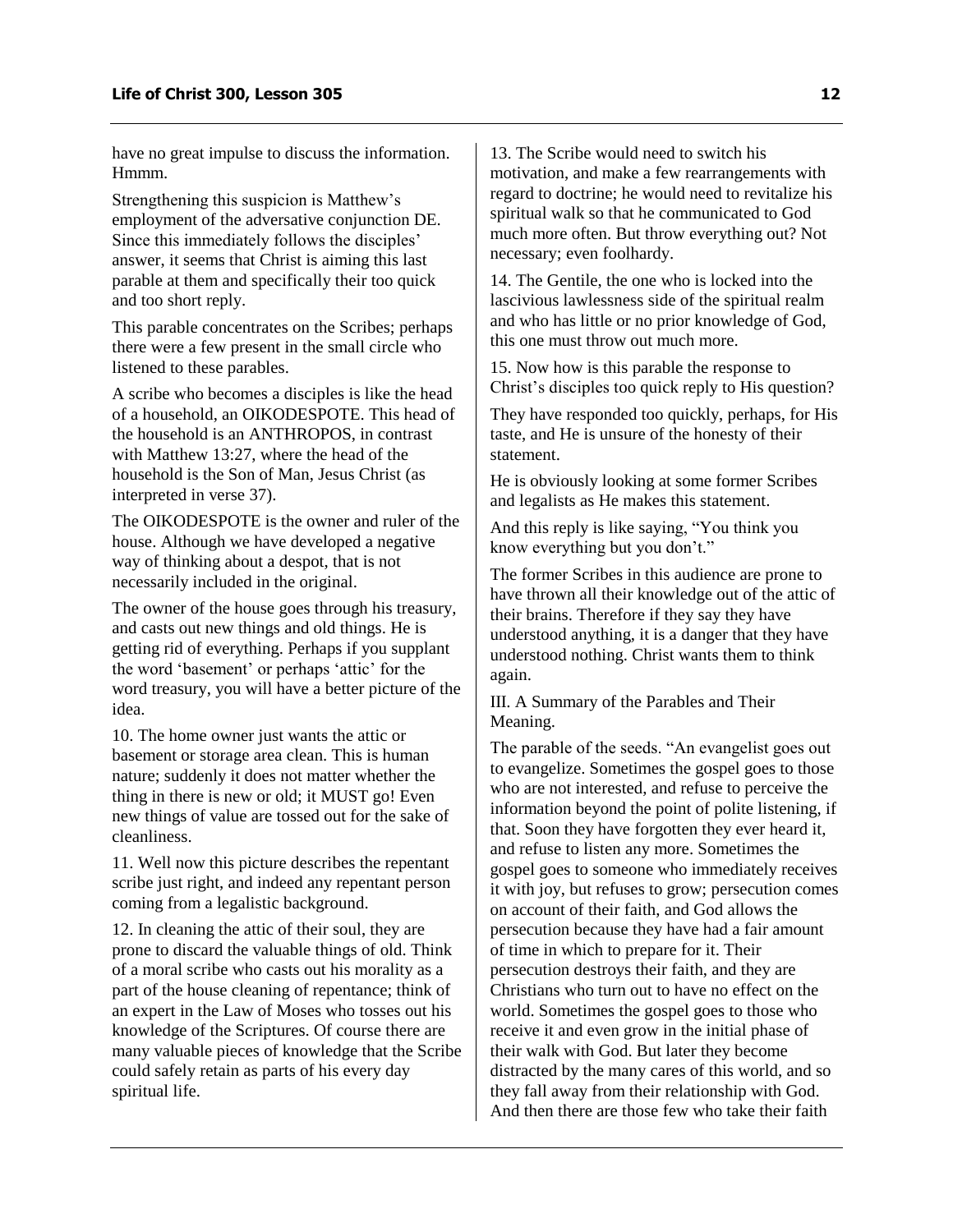seriously and keep their priorities straight; these are the ones who fulfill the plan of God, and as mature believers have a tremendous impact on the world around them. Through them many come to believe and advance.

The parable of the growth of the seed. As givers of the gospel we do not have to know all of the details of someone's response. We are the workers, and we must do our duty unto God. The details of why one believes and another creates excuses should not matter to us. Don't get involved in excuses; just give the information.

The parable of the weeds. It is never the place of the gospel giver to judge the one who rejects. That will always remain the business of Jesus Christ, who is the only qualified judge for all men. We are never to cast final judgment over anyone's life as long as they are alive, for that life represents opportunity.

The parable of the mustard seed. From that obscure day when we receive the gospel comes great things. The gospel grows inside of us through the daily pursuit of the word, so that our relationship with God becomes very powerful. And our lives become restful places for many who are tired from living in the devil's world. They gravitate to us because of our love for God, and because we are a shady rest to them. From this powerful relationship with God comes much impact on the weary and heavy-laden of this world.

The parable of the leavened bread. We are in this world to give impact. It is the devil's world, but we have the possibility of changing history through the gospel. That is God's intent through our lives. The presence of even one mature believer can make a tremendous difference in the lives of many.

The parables of the treasure in the field and the pearl of great price. We are asked to sacrifice much for the sake of our everyday walks with God. It is worth every bit of sacrifice that we have to offer, for what we have gained in salvation and what we will gain in eternal reward makes it worth it.

The parable of the dragnet. Be sober in regard to your spiritual walk, for you, too, will undergo judgment. The consequences of that judgment may be grave indeed.

The parable of the homeowner. Be careful that you do not throw out good things with bad when you enter the plan of God. As a believer from a legalistic background you may be tempted to throw out the good things from your heritage, but it is wrong to do so.

#### <span id="page-14-0"></span>**Calming the Storm**

Matthew 13:53: "And it came about when Jesus finished these parables, He left there.

Matthew 8:18: Now Jesus, after seeing the crowds around Him gave orders to depart for the other side.

Matthew 8:23-27: (23) And after embarking with Him into the boat, the disciples followed Him. (24) And behold! A great shaking (SEISMOS) occurred on the sea, so as to swamp the boat by the waves, but He Himself was sleeping. (25) and after coming to Him, they woke Him saying, 'Lord, save! We are perishing!' (26) And He says to them, 'Why are you cowardly, little faiths?' Then after rising He rebuked the winds and the sea and there came about a great calm. (27) Now the men marveled, saying, 'What sort of man is He that the winds and the sea obey Him?'

Mark 4:35-41, "(35) And He says to them on that day, after evening had come, 'Let us pass through [the sea] unto the other side.' (36) And after leaving the crowd they [the fishermen] took Him along since He was [already] in the boat, and other boats were with it. (37) and there came about a great gale of wind and the waves were cast over into the boat, so as to almost fill the boat. (38) And He Himself was in the stern upon the pillow sleeping. And they woke Him and they said to Him, 'Teacher, is it not a concern for You that we are perishing?' (39) And after being aroused, He rebuked the wind and said to the sea, 'Hush, be silenced.' and the wind abated and there came a great calm. (40) And He said to them, 'Why are you cowards? Do none of you have faith?' (41) And they were afraid with great fear and were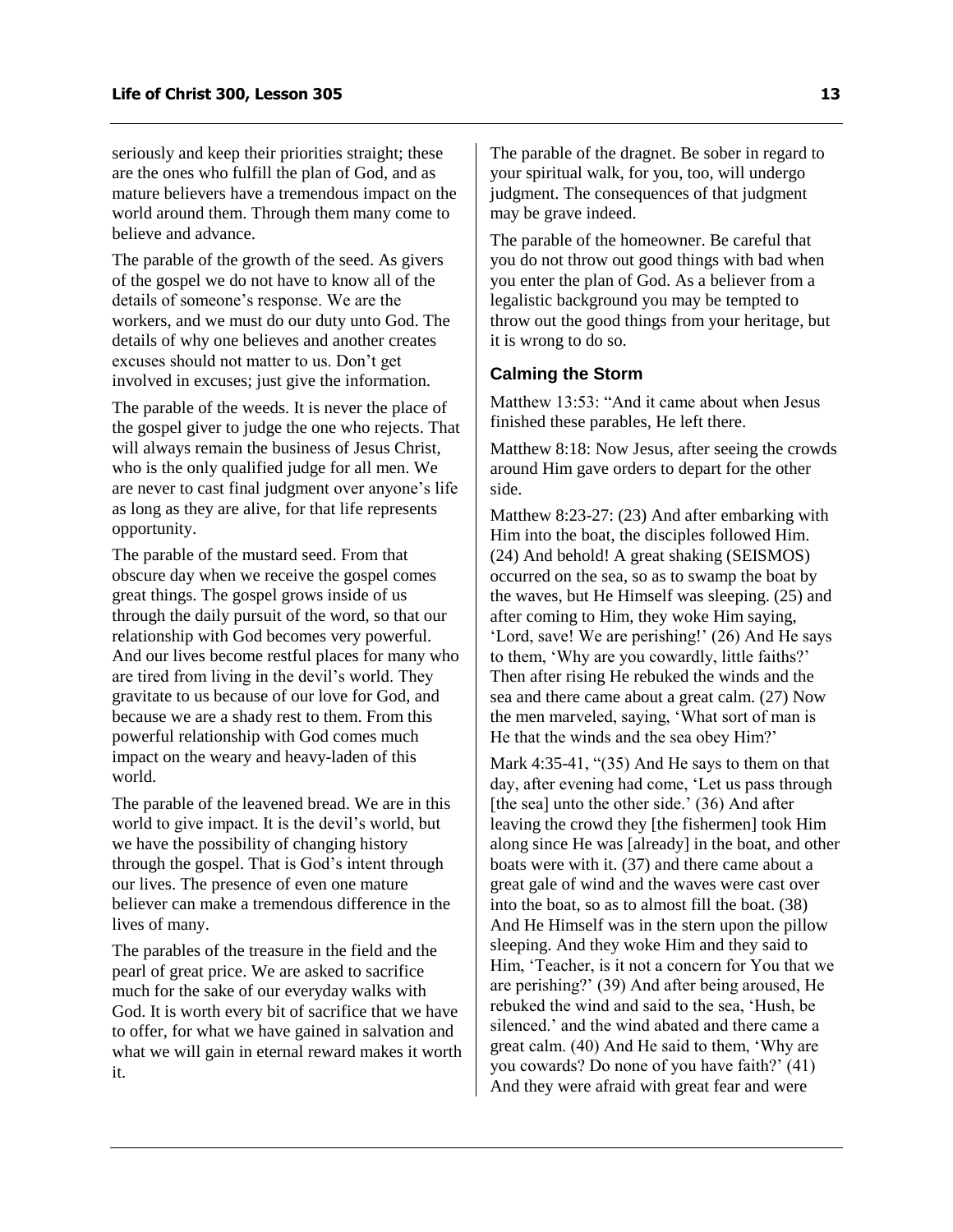saying to one another, 'Who then is this, that even the wind and the sea obey Him?'"

Luke 8:22-25, "(22) And it came about in one of those days that He and His disciples entered a boat and said to them, "Let us go over to the other side of the lake.' And they were launched out. (23) Now as they were sailing He fell asleep... [ominous musical theme] And a gale force wind came down into the lake and were continually being swamped and continually in danger. (24) And after coming [to Him] they roused Him saying, 'Stand up, stand up, we are perishing!' And after waking up He rebuked the wind and the wave of the water; and they stopped and it became calm. (25) And He said to them, 'Where is your faith?' And after being afraid they marveled saying to one another, 'Who then is this man that He commands even the winds and the water, and they obey Him?'"

Outline.

The circumstances regarding their departure for the far side of the Sea of Galilee.

The pressure of the crowds.

The convenience of the boat.

The event of the storm.

The advent and danger of the storm.

Christ's disposition during the storm.

The disciple's reaction to the storm and rousing of Christ.

Christ's response to their reaction.

The calm.

Christ's rebuke of the disciples.

The fear of the disciples and their doubts.

Exposition.

Introduction.

This storm represents a great confused jumble of thoughts and ideas coming from three different sources, two of whom represent eyewitnesses and a third who interviewed other eyewitnesses for his story.

There is further confusion because Matthew has rearranged his material and departed from the chronological arrangement of the other gospels.

Because of this, his gospel records the events in three different places and from two different chapters. It is only because of the work of Mark and Luke that we can draw chronological order from the chaos of Matthew's arrangement efforts.

In the midst of a crisis, even people who were only a few feet from the others may differ in the order of events and even the substance of the points of the crisis. The three gospels have some of those confusing elements, but through the miracle of inspiration, you can see that they harmonize into a cohesive account.

We can be thankful for the harmony, because it reveals the big picture, an advantage that a single gospel would not have.

A related principle is that every crime is a crisis, and the two-eyewitness system is necessary because of the frailty of human perception in the midst of the many confusing events of a crisis.

The circumstances regarding their departure for the far side of the Sea of Galilee.

The pressure of the crowds.

Christ finished His parables, from Matthew 13:53, "And it came about when Jesus finished these parables, He left there." As you may recall, He gave these parables from a fishing boat just off the shore of the Sea of Galilee. The crowds were arrayed on the beach before Him. He finished His parables, and had to make a decision on what to do next.

Christ surveyed the crowds before Him, and determined that it would be best to leave for the other side, Matthew 8:18, "Now Jesus, after seeing the crowds around Him gave orders to depart for the other side."

His exact words come from Mark 4:35, "And He says to them on that day, after evening had come, 'Let us pass through [the sea] unto the other side."

(1) Our Lord gave a polite command in the form of the hortatory subjunctive verb DIELTHOMEN.

(2) With this verb, Jesus Christ exhorted His disciples to undertake this course of action. He wanted very much to do this.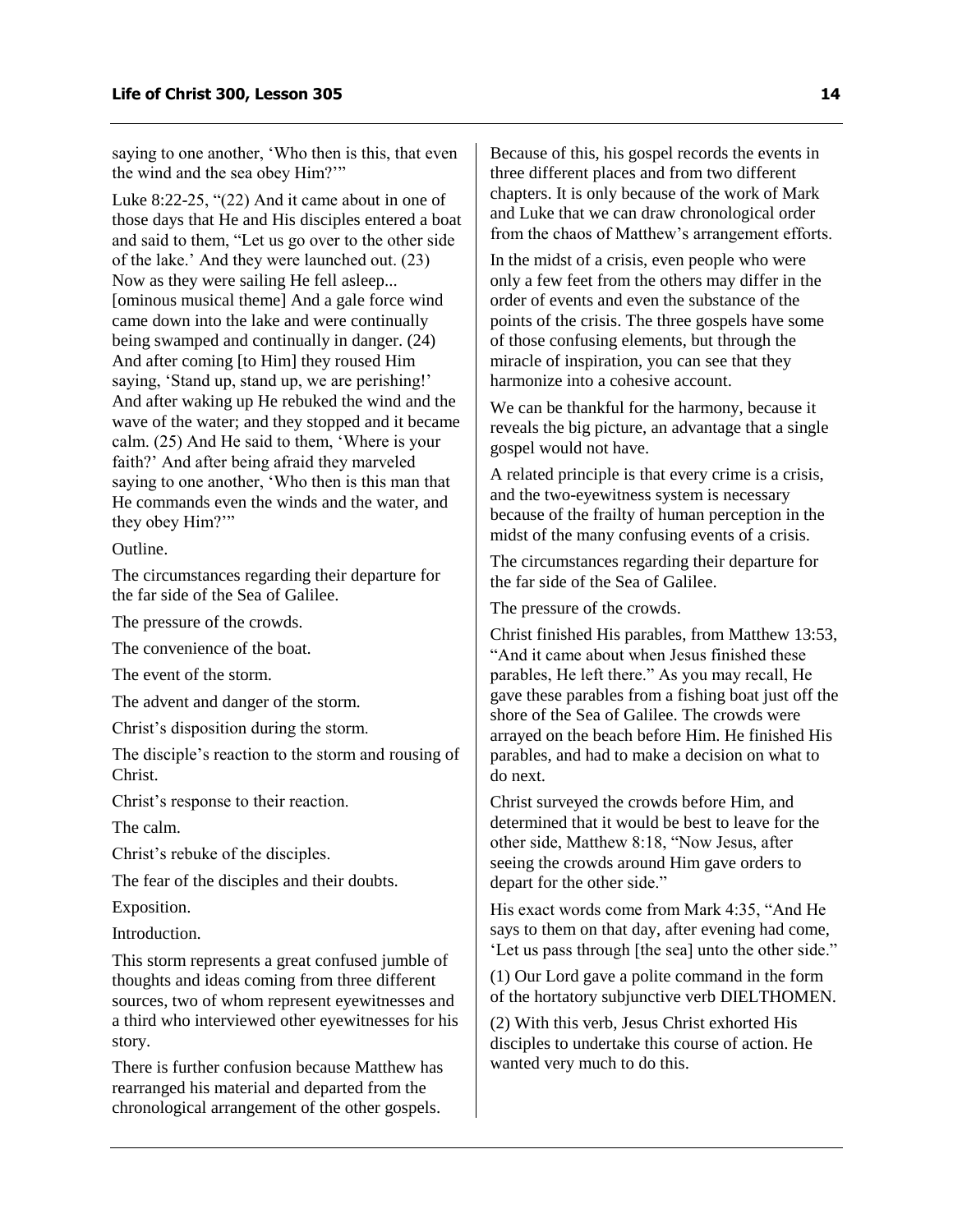(a) But you should know that this does not represent a weakness or cowardice on the part of Christ.

(b) Christ did not make decisions based on weakness. He was not afraid of the crowd, nor was He tired of the crowd; they were simply in the way of what He wanted to do.

(3) Luke's gospel confirms the hortatory subjunctive in 8:22, "And it came about in one of those days that He and His disciples entered a boat and said to them, "Let us go over to the other side of the lake.' And they were launched out."

The convenience of the boat.

In Mark's gospel there is a little mystery that tempts us to conclude that there is a contradiction. Verse 36 says, "And after leaving the crowd they [the fishermen] took Him along since He was [already] in the boat, and other boats were with it."

The verb PARALAMBANO means to take someone along with you on a journey of some sort. If you assume that the disciples have said this, then it appears that they are leaving at their initiative and not Christ's.

But the subject of the verb is not made clear by Mark - he left it out, because he thought it would be obvious to the readers. And indeed it should be - the owners of the boats are the obvious subjects of the verb.

The owners of the boats perceived that Christ was already in the boat, and that they were already going to the other side of the Sea, and so they decided to take Him along.

With this convenience at hand, the disciples then embarked into the boat and followed Him, Matthew 8.23

The event of the storm.

The advent and danger of the storm.

As they were sailing, Christ fell asleep, Luke 8:23.

(1) Luke 8:23 has a premonitory genitive absolute. Here the genitive absolute functions as an ominous musical theme to tell us that something terrible is about to happen. PLEONTON DE AUTON APHUPNOSEN.

(2) Premonitory means that the grammatical structure functions as a premonition for the readers, warning them that in spite of the tranquility of the present scene, there is danger about. This was a common construction employed by Luke before the Pharisees and the Scribes would enter the scene.

Then a storm suddenly comes up, and remember, it was night. Weathering a terrible storm at night in a sailing vessel can be a terrifying experience.

Matthew 8:24 describes the surprising nature of the storm with a single word: IDOU. This was the Greek word which expressed surprise. It is translated 'Behold.'

Luke identifies the source of the wind as coming down onto the lake in verse 23 of the eighth chapter of his gospel. The verb KATABAINO means 'descend.' The wind swept down from the hills around the lake.

The wind itself was a great gale.

(1) Mark and Luke agree with reference to vocabulary: it is a LAILAPS ANEMOU in Luke, and a LAILAPS MEGALE ANEMOU in Mark. The LAILAPS is a gale. It would be mistaken to label this a hurricane or a tornado since neither of those phenomena occur in the region. It was a great gale of wind.

(2) Matthew says a great shaking occurred. Peter and Luke were used to boats, and they both knew how to describe this phenomenon with the correct vocabulary. Here Matthew identifies himself as a landlubber, because he employs the word SEISMOS to describe his own experience on the boat. SEISMOS means 'earthquake' in the Greek. Matthew experiences an earthquake at sea - of sorts. He has ridden out an earthquake before, and this storm at sea is the closest thing to that experience.

All three gospel writers agree that the boat was on the verge of being swamped by the waves of the sea. The waves were coming over the rail of the boat, and causing it to founder. Luke 8:23 adds: "[those in the boat] were continually in danger." The verb EKINDUNEUON is in the imperfect tense, portraying a past action in a continual state.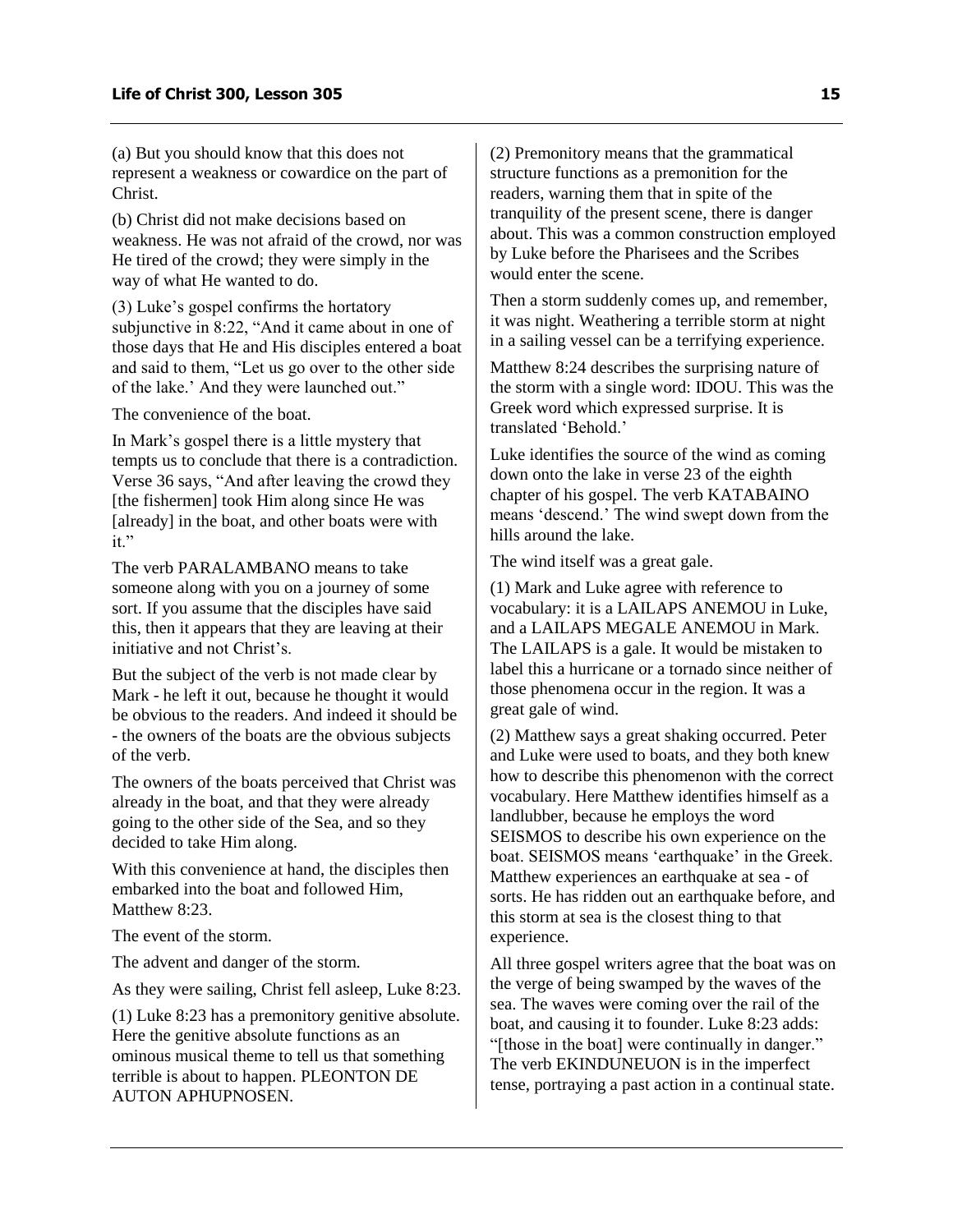They were in a continual state of physical danger from the storm. The danger was real.

During the winter months on the Sea of Galilee, the owners of small fishing vessels did not often go very far out on the water. The storms could muster quickly and be quite deadly. There was a certain amount of lore regarding these storms and the men who had been lost in them.

Christ's disposition during the storm.

But Christ had fallen asleep, and even during the storm He remained asleep.

Christ was also a landlubber. Remember that He was a carpenter from the Galilean hill country to the west. He would not have been used to the boats at all, and yet He is completely relaxed during this calamity. Even with the boat rocking and the waves passing over the rails and swamping the boat, He was still asleep.

Mark records in 4:38 that Christ was in the stern. The preposition EN goes beyond a simple riding function as we understand it. Often in English in the stern means on the stern. Here it means in the stern in a more literal sense. There must have been a small cabin, or at least an overhang. From archaeology we know that a typical boat on the sea of Galilee during the time was about 27 feet in length. Hardly a large boat, but certainly enough length to accommodate a small cabin.

So there is Christ in the boat, and it is rocking and swaying violently, but His head is on a pillow or cushion, and He is still fast asleep.

The disciple's reaction to the storm and rousing of Christ.

Apparently, the disciples saw the situation as hopeless, and so they went back to the cabin or overhang in the stern of the boat.

There are three versions to what the disciples actually said:

(1) Matthew: "Lord, save! We are perishing!"

(2) Mark: "Teacher, is it not a concern for You that we are perishing?"

(a) This is arguably a funny thing to say, since it seems so dignified.

(b) Consider that the ultimate source is Peter, and he was easily the most excitable of all the disciples, this is interesting.

(c) Were it not for the fact that we know this to be inspired, we would question its veracity.

(d) But someone among them had a cool head.

(3) Luke: "Stand up, stand up, we are perishing!"

I would say that since all three are equally true, the scene plays like this: the disciples go in and rouse Christ; as He wakes, at least three of them blurt out these things at the same time. You can only imagine the confusion that was part of this scene.

Christ's response to their reaction.

Christ first has words for the disciples, "Why are you cowardly, little faiths."

(1) DEILOI is the first of the two descriptive terms that Christ inveighs against the disciples. It is the coward. The disciples are afraid that they might die, and this has affected their thinking.

(2) OLIGOPISTOI is the second. It is a derisive term that is literally translated 'little faith.' You should perceive this as an almost child-like word employed in a taunt. Christ is prodding His disciples with this word.

(a) This word also occurs in Matthew 6:30, "But if God so clothes the grass of the field, which is alive today and tomorrow is thrown into the furnace, will He not much more clothe you, little faith?"

(b) And again in Matthew 14:31, where Peter doubts as he is attempting to walk on the water like Christ - "Immediately Jesus stretched out His hand and took hold of him, and said to him, 'Little faith, why did you doubt?"

(3) So you can imagine that this is in the middle of a great crisis and the boat is about to sink, and the storm is roaring and the boat is shaking, and the disciples are shouting altogether at Christ... and Christ takes time to rebuke His disciples for their lack of faith.

And then Christ has words for the storm. He rises then rebukes the storm.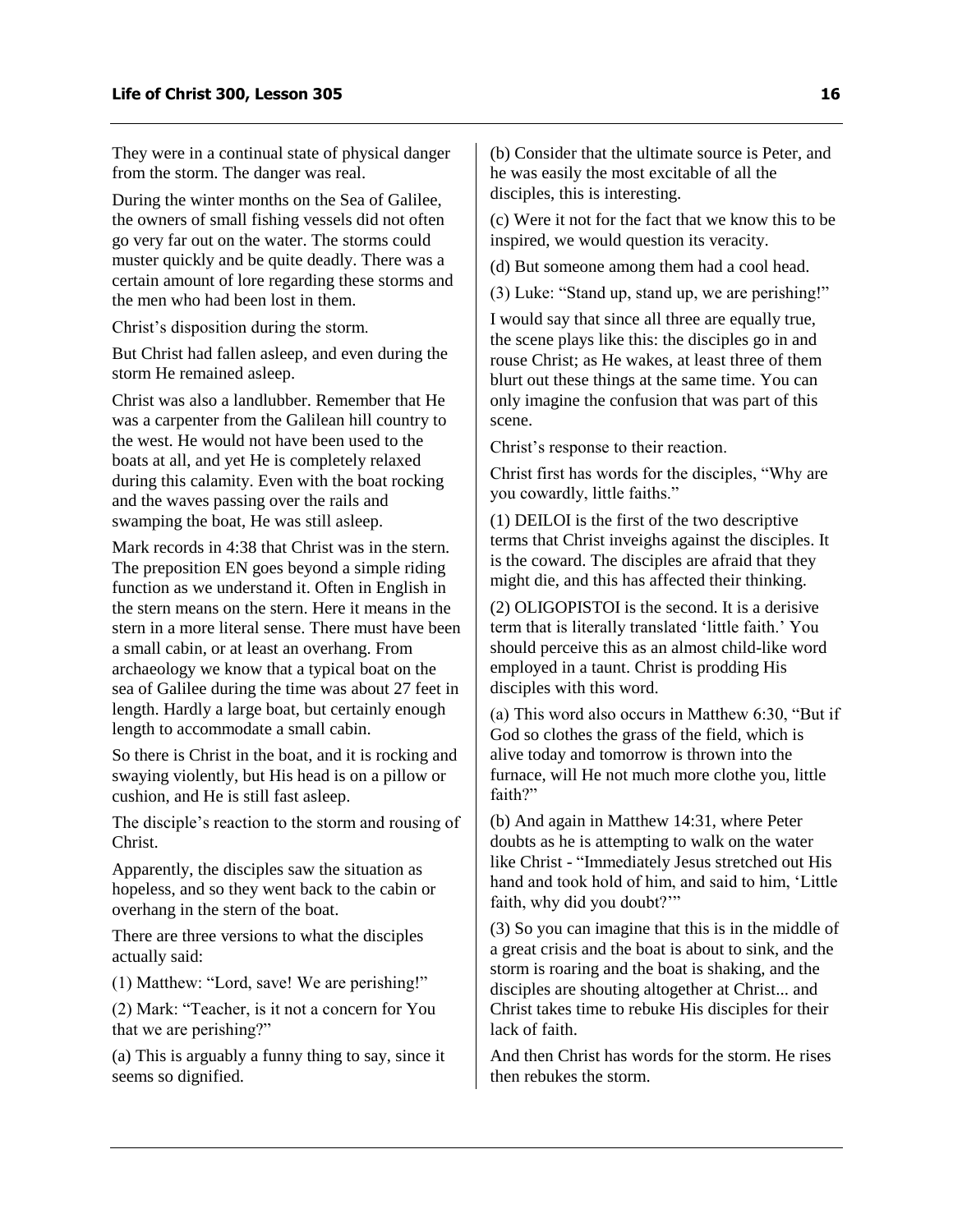(1) The verb is EPITIMAO, and it means to speak words harshly; to go beyond an honorable mode of speaking.

(2) The actual words that Christ spoke are contained only Mark's gospel, chapter four and verse 39: SIOPA, PEPHIMOSO. They are really quite close in meaning.

(a) The first is almost always spoken to a person, and it is designed to get them to stop talking. The present imperative here commands the person to stop talking, and to stay silent continuously.

(b) The second comes from PHIMOO, but is a command to a third party to silence a different person who is talking out of place. This is the perfect imperative, which is very powerful, and essentially comes to mean, 'stop forever.'

(c) The first is Christ talking to the storm like the storm is a person. The second is Christ commanding a third person to silence the storm. Herein lies some theological trivia.

· Storms can be the domain of God, if He chooses to intervene with testing by means of a storm.

- Listen to Psalm 148:8, "Fire and hail, snow and clouds; stormy wind, fulfilling His word."

- Also Isaiah 28:2 has something to say, "Behold, the Lord has a strong and mighty agent; as a storm of hail, a tempest of destruction, like a storm of might overflowing waters, He has cast it down to the earth with his hand."

- Revelation 7:1 reveals that angels are the agents of the storm, "After this I saw four angels standing at the four corners of the earth, holding back the four winds of the earth, so that no wind would blow on the earth or on the sea or on any tree."

· God also provides protection in the midst of the storm.

- Isaiah 4:6, There will be a shelter to give shade from the heat by day, and refuge and protection from the storm and the rain."

- Isaiah 25:4 also testifies, "For You have been a defense for the helpless, a defense for the needy in his distress, a refuge from the storm, a shade from the heat; for the breath of the ruthless is like a rain storm against a wall."

· But take note: this planet is the devil's world; the enemy of all that is good may cause harm through a storm. Listen to these passages:

- Job 1:12, "Then the Lord said to Satan, 'Behold, all that he has is in your power, only do not put forth your hand on him.' So Satan departed from the presence of the Lord."

- And now examine Job 1:18-19, "(18) While he was still speaking (the messenger to Job), another also came and said, 'Your sons and your daughters were eating and drinking wine in their oldest brother's house, (19) and behold, a great wind came from across the wilderness and struck the four corners of the house, and it fell on the young people and they died, and I alone have escaped to tell you.'"

· So you can perceive that the weather on our planet is much more than just a system of random winds and precipitation; it is often bent to a purpose by angels, both fallen and elect. It is no wonder, then, that it is so difficult to be a weather man!

· Our Lord was cognizant of these facts, because He was a supreme expert on Old Testament doctrines. Based on this knowledge, Jesus Christ could sleep through a storm.

· The command was first for the benefit of the disciples - Christ was talking to the storm as though it were a person.

· And then the second command is directly to the elect angels in charge of the storm.

· This storm was certainly present for a spiritual reason, and the disciples, being ignorant of Old Testament doctrine, failed to understand that.

(d) This was a prayer; and commands in prayers are not all that uncommon.

· Consider the Lord's prayer, which has several commands.

· "Give us today our logistical bread...' This contains the aorist imperative of the verb DIDOMI. And this is how we are supposed to pray. In prayer you may command God.

· "Forgive us our trespasses..." This also has an aorist imperative, this time from APHIEMI.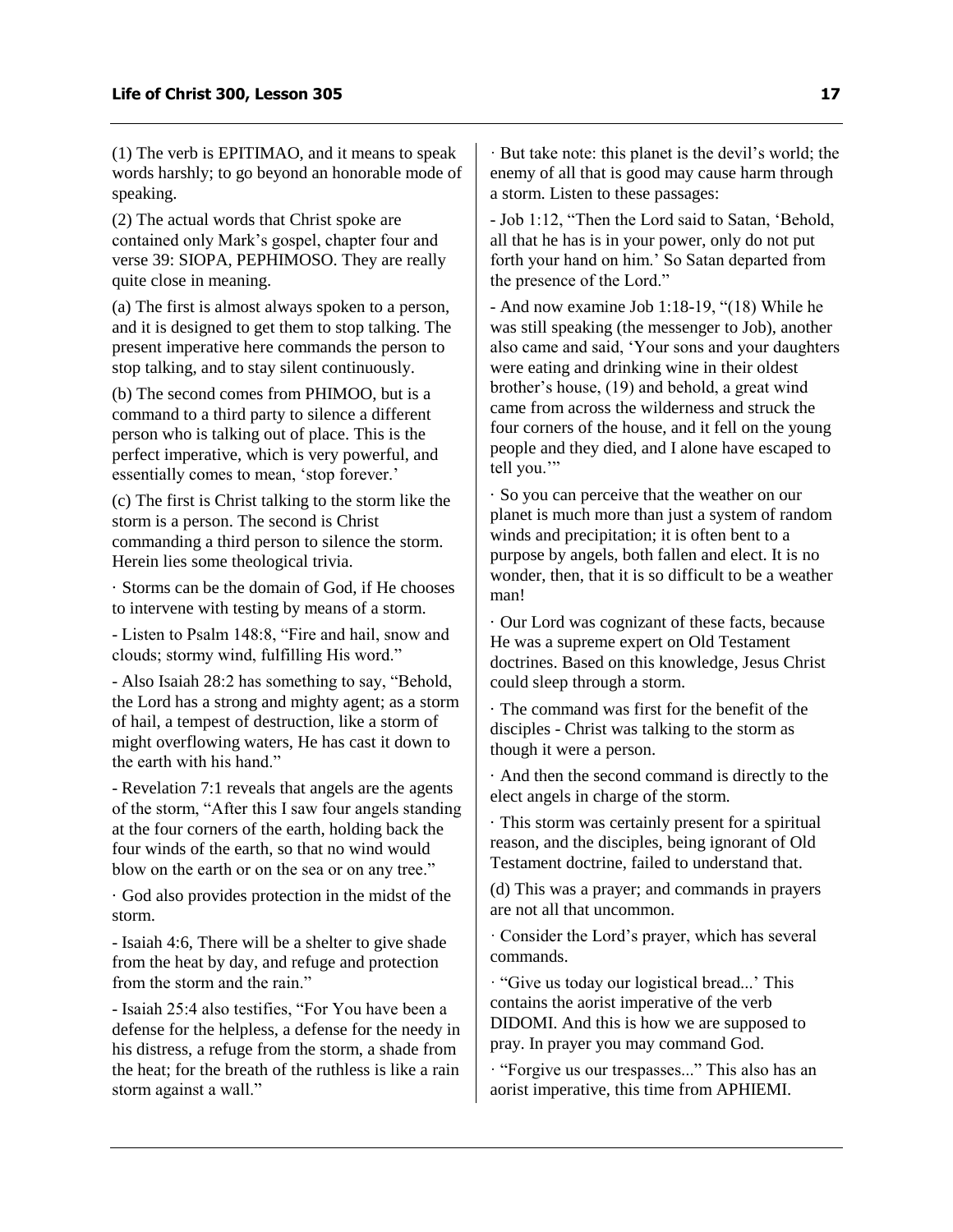As a result, a great calm came over the waters. Mark describes the happening with the verb GINOMAI, which tells us that the calm appeared out of nowhere (but we know the reason) What a tremendous contrast! First the storm and then the calm. No wonder it is described as a great calm. So there they were on the suddenly glassy sea, without a whisper of wind. The disciples would have been standing in front of Christ, bedraggled and dripping wet, and really appearing quite silly in sight of the circumstances.

#### The calm.

Christ's rebuke of the disciples.

Before the disciples could say "Holy Mackerel" or some other appropriate statement of utter surprise, Christ speaks.

He says, "Why are you cowards? Do none of you have faith?"

This is an appropriate reiteration of the statement of only moments before. So Christ says it while the storm is raging, then He calms the storm, and then He says it again in the silence. This was certainly a calculated strategy. How truly effective it must have been! What impact those words must have had!

The rebuke strikes at the faith of the disciples.

(1) Remember that faith is based on truth; you need information on which to place your faith, before you can exercise it.

(2) Had the disciples understood the principle of the storm, they would have been able to relax and sleep under the stern shelter with Christ.

(3) And this faith is supposed to replace fear. The juxtaposition of fear and faith shows that faith casts out fear.

(4) 1 John 4:18 says it in another way, "There is no fear in love; but perfect love casts out fear, because fear involves punishment, and the one who fears is not perfected in love."

(5) We should conclude then, that love contains faith; that is, love is a complex of truth in the soul. Metabolized truth directed toward God in a personal way. Our personal love from God is only developed through our study of the truth.

(6) 1 Corinthians 13:1-3 implies that love is the application of all truth in the context of personal love for God, "(1) If I speak with the tongues of men and of angels, but do not have love, I have become a noisy gong or a clanging symbol. (2) If I have the gift of prophecy, and know all mysteries and all knowledge; and if I have all faith, so as to remove mountains, but do not have love, I am nothing. (3) And if I give all my possessions to feed the poor, and if I surrender my body to be burned, but do not have love, it profits me nothing."

But this rebuke bears no immediate results...

The fear of the disciples and their doubts.

The disciples failed to understand this prayer of Christ's.

They marveled, according to Matthew 8:27. The verb is THAUMAZO, and it means to consider something with a mental attitude of awe. Something has occurred here that gave the disciples an appreciation of awesome power at work.

Mark puts it a different way with his gospel; He says, EPHOBETHESAN PHOBON MEGAN, 'they were afraid with great fear.'

(1) This tells us immediately that they were failing with regard to faith and love, because faith and love drive out fear. Their fear was based on ignorance and failed application.

(2) Christ's exhortation went right over their heads, and the fear of the storm was transferred to a fear of Christ Himself, who to them had commanded the storm.

(3) Christ in reality had placed the situation in the Father's hands with great confidence, and the elect weather angels took care of the rest.

(4) Now the disciples ignorance about the storm has been compounded by their ignorance of Christ.

They say, "Who is this, then, that even the wind and the sea obey Him?"

(1) It is as if they no longer know Christ; as if this incident has confused them about Him completely.